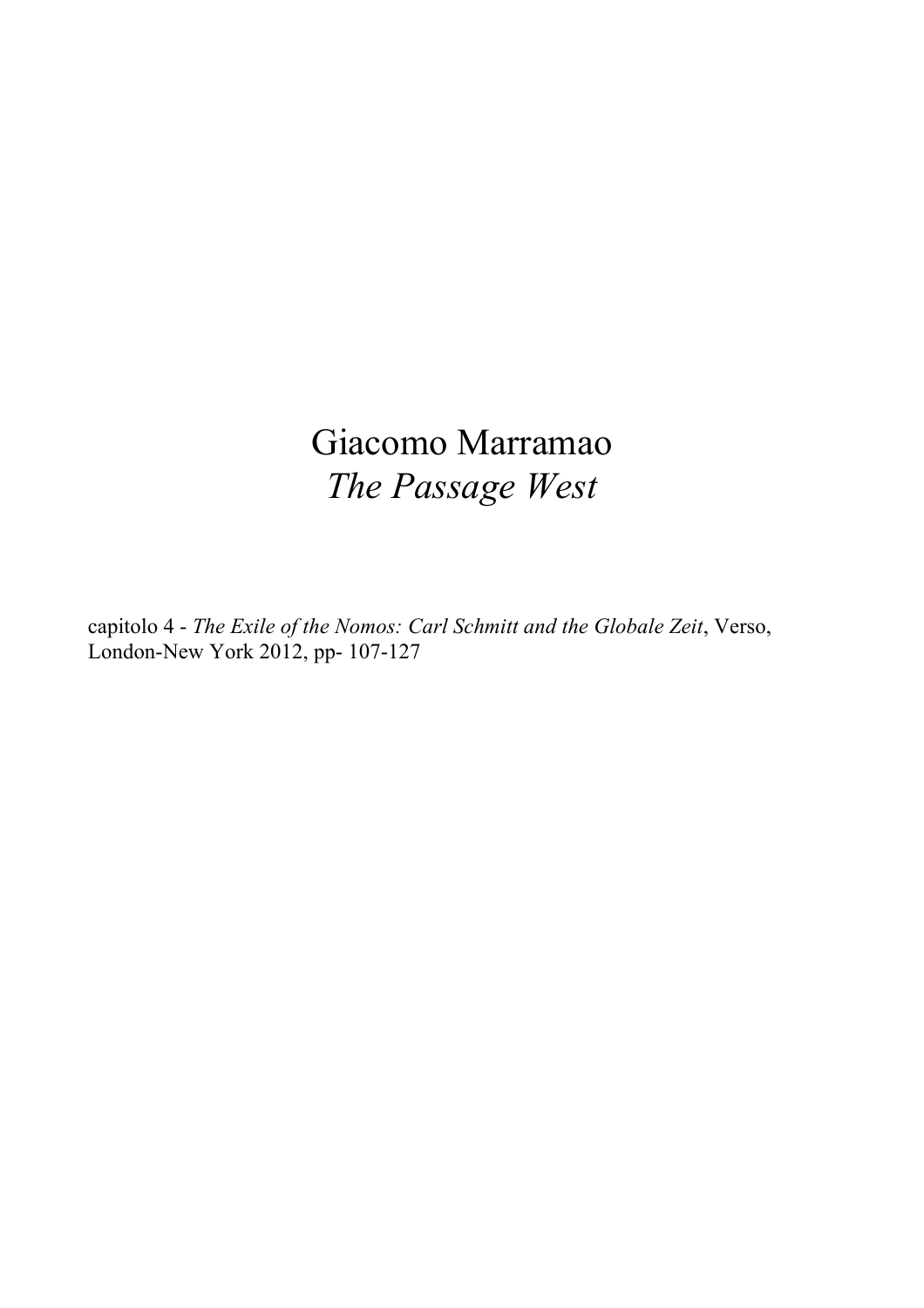## THE EXILE OF THE *NOMOS*: CARL SCHMITT AND THE *GLOBALE ZEIT*

4

## *A Jurist on the Fringes of the Law*

One of the most extraordinary anticipations of the themes of the global epoch is to be found, as we have already seen, in the work of Carl Schmitt. He represents one of the most significant and controversial figures in European political and legal philosophy in the twentieth century. His name and work have long been associated, from the standpoint of political ideology, with his compromise with the Nazi regime and, from a strictly doctrinal aspect, with the alternating fortunes of 'decisionism' – a theoretical position in which the foundation of the state's sovereignty would not rest on the impersonality of the law or on a norm, but rather on a primal decision. Schmitt's assumption expressed, principally, in his controversy with the 'normativism' of Hans Kelsen – but more generally with all the 'proceduralistic' and 'pluralistic' ways of viewing the state, whether liberal-conflictive or associative-corporative – has caused some interpreters to consider Schmitt's thought equivalent to a realistic political science outside legal science. Or, according to the polemical judgement of Massimo Severo Giannini,<sup>1</sup> it is a 'degeneration' of the great thread of German legal positivism that begins with von Gerber and Laband through to Jellinek and Kelsen.

However, such a judgement clashed with the understanding of his own work that Schmitt offered on several occasions. Until the end, he identified himself as a jurist. In spite of his documented 'ignorance' of private law and his 'particularly polemical attitude toward any pandectistic<sup>2</sup> and neopandectistic view of

<sup>1</sup> See Massimo Severo Giannini, 'La concezione giuridica di Carl Schmitt: un politologo datato?'.

<sup>2</sup> The Pandectic School was the offshoot of the Historical School of Law of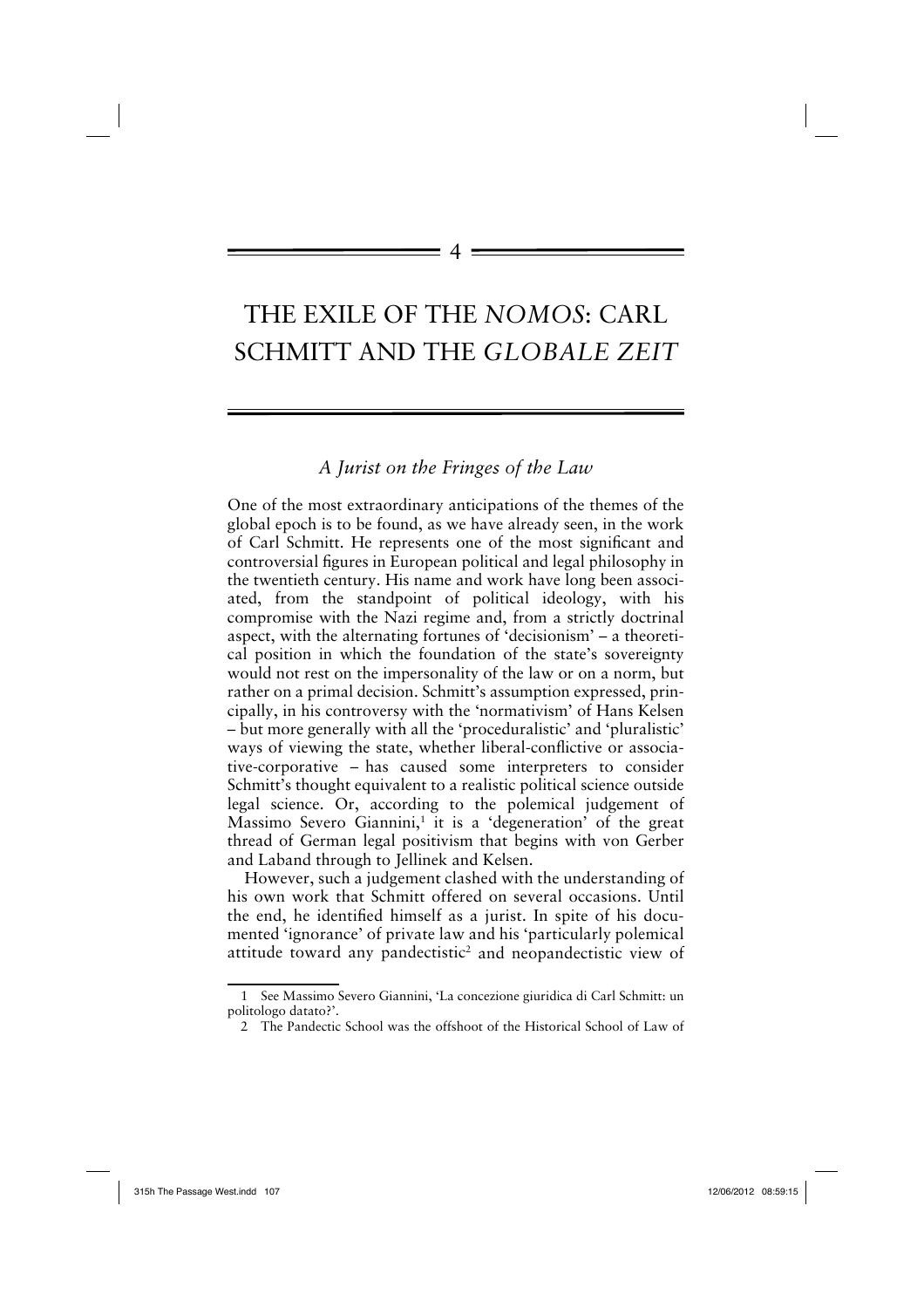public law from Laband to Kelsen', 3 Schmitt – according to his autobiographical testimony in *Ex Captivitate Salus*, 4 which he wrote while in prison from 1945 to 1947 – was familiar with 'two areas of legal science, constitutional law and international law'. 5 These two disciplines, both of which include a grasp of public law, are exposed to 'danger from "the political"'. 6 From this danger, Schmitt noted, obviously arguing against any form of legal 'purism':

[N]o jurist in these disciplines can escape, not even by disappearing into the nirvana of pure positivism. The most he can do is mitigate the danger either by settling into remote neighbouring areas, disguising himself as a historian or a philosopher, or by carrying to extreme perfection the art of caution and camouflage.<sup>7</sup>

The trail of Schmitt's theoretical reflection should begin, ideally, in 1919 with *Politische Romantik*,<sup>8</sup> his first important work, then continue with his celebrated *Die Diktatur*. <sup>9</sup> *Die Diktatur* had considerable effect on the so-called 'conservative revolution' but also on Marxists. The volume's subtitle – 'From the Origins of the Modern Idea of Sovereignty to the Struggle of the Proletarian Class' – is a sign of Schmitt's broad and complex approach to the problem, which aimed at an unbiased confrontation between historical-ideological components that are different, or even opposed (this was recognised at the time by intellectuals coming from different camps, from Walter Benjamin

3 Ibid., p. 447.

- 5 Ibid., p. 55.
- 6 Ibid.
- 
- $\frac{7}{8}$  Ibid. 8 See Carl Schmitt, *Politische Romantik* and *Political Romanticism*.

9 Carl Schmitt, *Die Diktatur: Von den Anfängen des modernen Souveränitätsgedankens bis zum proletarischen Klassenkampf*.

Friedrich Carl von Savigny. Indeed, it was founded by a student of Savigny's, Georg Friedrich Puchta (a line of thought later developed by Immanuel Bekker and Bernhard Windscheid). The school takes its name from the study of Justinian's *Corpus iuris civilis* (in particular from the section entitled the 'Pandects'). Using the logico-systematic method of Roman law, the 'Pandectic paradigm' brought changes to a number of different areas of German law in the nineteenth century, from civil to public law. In particular, it led to a deepening of the divide between the dogmatic legal framework of civil law countries and the case-based law of common law countries (which rested on the concrete rather than abstract formalism).

<sup>4</sup> Carl Schmitt, *Ex Captivitate Salus: Erfahrungen der Zeit 1945/47*.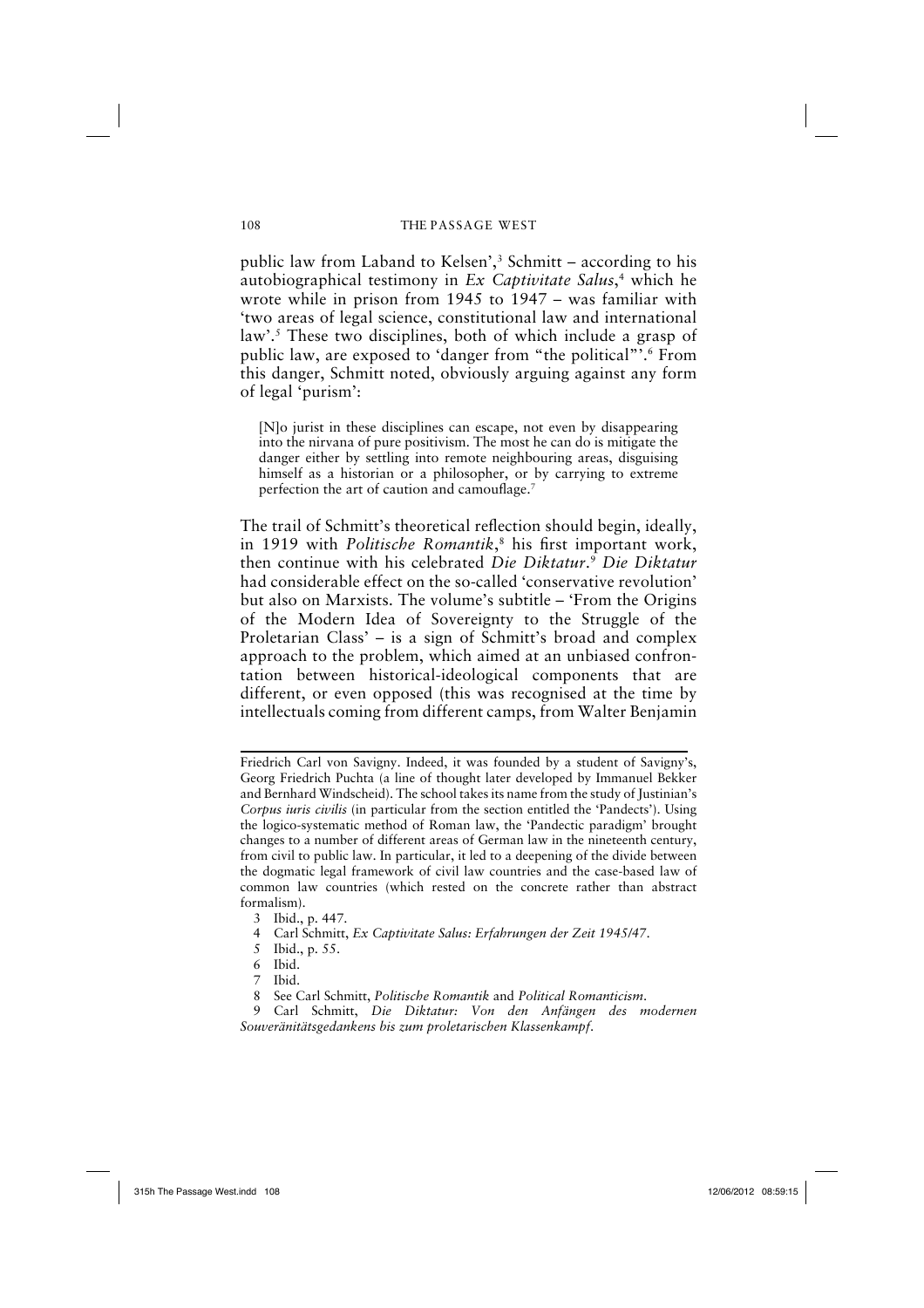to Ernst Robert Curtius). It is, in fact, in this text that he first introduced the distinction between 'commissioned' or transitional dictatorship (contemplated in the Roman legal system) and an 'institutional' or 'sovereign' dictatorship, which Schmitt would take up again later in the framework of his pitiless diagnosis of the constitutional dispositions of the Weimar Republic, a work he had begun in his *Die geistesgeschichtliche Lage des heutigen Parlamentarismus*. 10 Other key texts of Schmitt's in the 1920s include *Politische Theologie*, <sup>11</sup> *Der Begriff des Politischen*  – which appeared for the first time in 1927 in the *Archiv für Sozialwissenschaft und Sozialpolitik*<sup>12</sup> – and *Verfassungslehre*, 13 in which he proposes the themes of the antiformalist polemics of the preceding years. His works from the early thirties, *Der Hüter der Verfassung*, *Legalität und Legitimität*, 14 and *Staat, Bewegung, Volk*, continue along the same course as those of the preceding decade. A further systematisation of his thinking is attested to by *Über die drei Arten des Rechtswissenschaftlichen Denkens*15 and by his 1940 collection of essays *Positionen und Begriffe*. It should not be forgotten, however, that Schmitt, again during the thirties, assiduously confronted the work of Thomas Hobbes, most notably in his 1937 essay 'Der Staat als Mechanismus bei Hobbes und Descartes', and with the volume he published the following year, *Der Leviathan in der Staatslehre des Thomas Hobbes*. 16

Beginning with the years of World War II, Schmitt's approach to the problem undergoes a significant shift. The themes related to the genesis-structure and to the parabolic path of the modern state are increasingly absorbed within a cosmic-historical circumstance, hinged on the earth/sea binomial, whose alternating circumstance would mark the destinies of the *Nomos*, understood as the countersign of a universal law of 'appropriation' and, for that reason, the point of origin of every law. This phase of his thought, which began in 1942 with the slim book *Land und Meer*, culminated in 1950 with what represents Schmitt's *magnum opus* and one of the

<sup>10</sup> See also Carl Schmitt, *The Crisis of Parliamentary Democracy*.

<sup>11</sup> See also Carl Schmitt, *Political Theology*.

<sup>12</sup> See also Carl Schmitt, *The Concept of the Political*.

<sup>13</sup> See also Carl Schmitt, *Constitutional Theory*.

<sup>14</sup> See also Carl Schmitt, *Legality and Legitimacy*.

<sup>15</sup> See also Carl Schmitt, *On the Three Types of Juristic Thought*.

<sup>16</sup> See also Carl Schmitt, *The Leviathan in the State Theory of Thomas Hobbes*.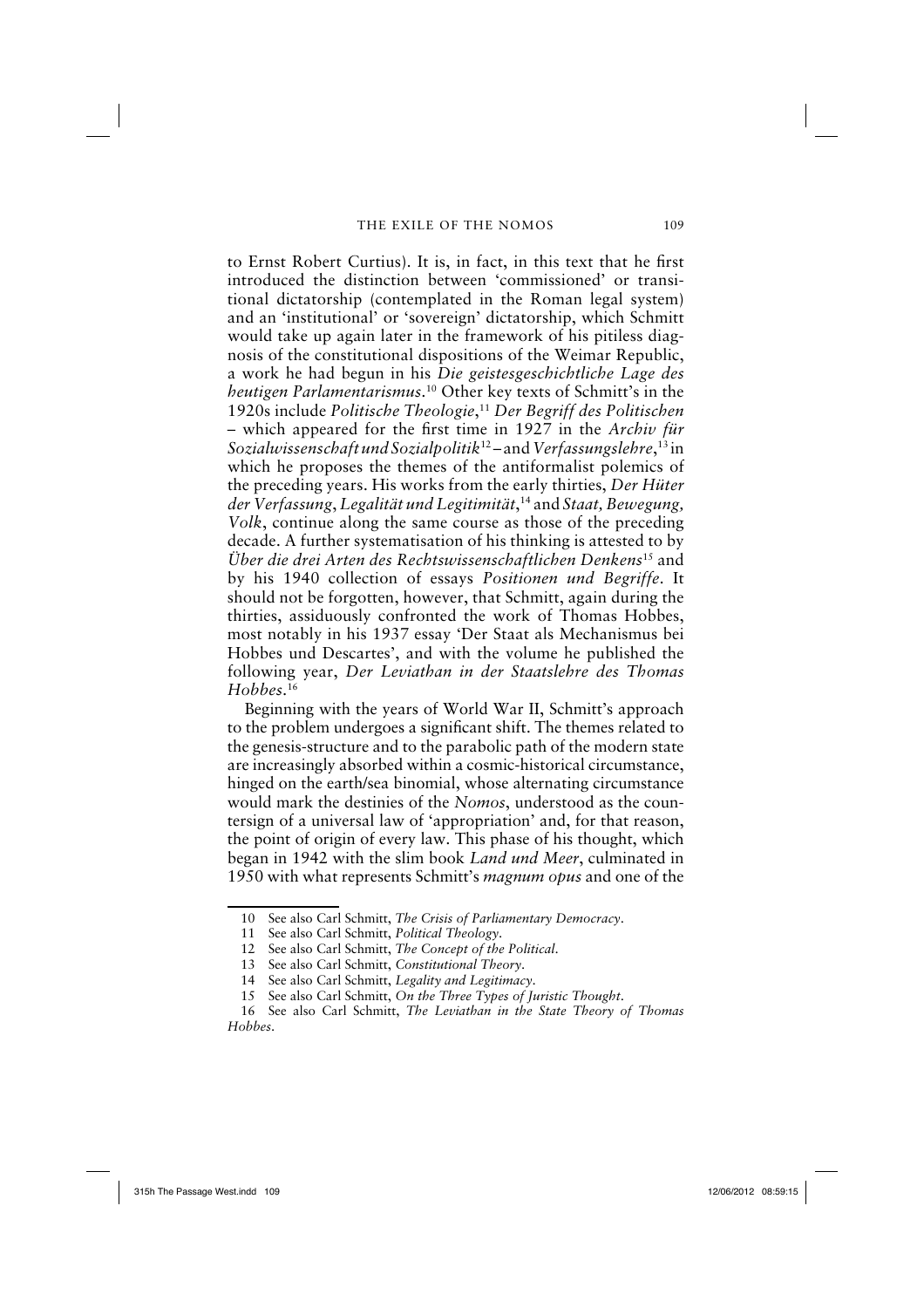great books of the century, *Der Nomos der Erde im Völkerrecht des Jus Publicum Europæum*. 17

In the subsequent thirty-five years of his life, Schmitt dedicated himself to a deeper understanding and a precise definition of the important categories of his thinking, rather than to a true development – not, therefore, with the aim of systematisation (since his thought is characterised by a conspicuously anti-systematic attitude), but as if wanting to fix its cardinal points. Of this final phase, it is enough to mention some of the salient passages: the 1953 essay 'Nehmen/Teilen/Weiden', 18 conceived as a corollary to a theory of the *Nomos*; the 1960 article 'Die Tyrannei der Werte'; the slim 1963 volume *Theorie des Partisanen*, 19 which presented a kind of intertextual integration of *The Concept of the Political*; and, finally, *Politische Theologie II* of 1970,<sup>20</sup> which constituted a significant defence of the category of 'secularisation', engaging in a controversy with the thesis of the 'legitimacy' or 'self-affirmation' of the modern advanced by Hans Blumenberg. To put this controversy in context, I take the liberty of referring to my works *Die Säkularisierung der westlichen Welt* and *Potere e secolarizzazione*.

To provide a methodological compass suited to orientating oneself in the vast and tight weave of these works – today the subject of a significant, though ambiguous, revival in various countries – it is necessary to use as reference points the three fundamental nuclei that articulate Schmitt's thought: 1) political theology; 2) the concept of the 'political'; and 3) the theory of the *Nomos* as concrete order. These three items are simultaneously gathered, both in their specificity and distinctiveness, and in their interactive coexistence [*compresenza*], into an 'epochal' vision of the modern state and its parabolic path. They will be addressed, albeit separately, to bring about their confluence into a large diagnostic framework that assumes the 'crisis of the state' within the more general development of what Schmitt defines – following Max Weber – as 'Western rationalism' (*okzidentaler Rationalismus*).

<sup>17</sup> See also Carl Schmitt, *The Nomos of the Earth*.

<sup>18</sup> Carl Schmitt, 'Nehmen/Teilen/Weiden: ein Versuch der Grundfrage jeder Sozial- und Wirtschaftsordnung vom Nomos her richtig zu stellen', *Gemeinschaft und Politik* 3 (1953).

<sup>19</sup> See also Carl Schmitt, *Theory of the Partisan*.

<sup>20</sup> See also Carl Schmitt, *Political Theology II*.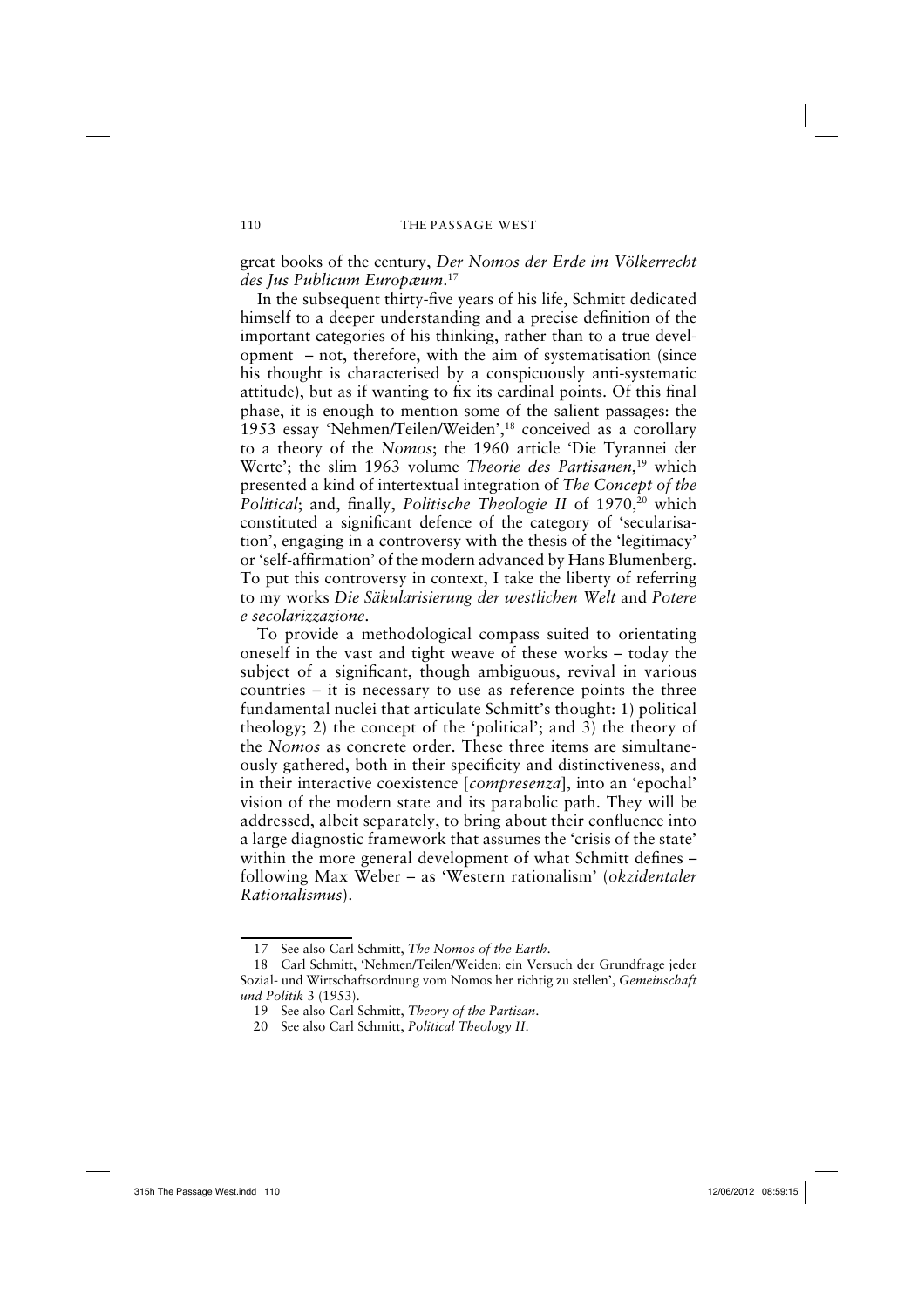## *Political Theology*

'The Sovereign is he who decides on the state of exception'. 21 *Political Theology* of 1922 begins with this peremptory statement. The text has as its central theme the concept of sovereignty. For this reason, many jurists have wondered why the title was chosen. The reason for their surprise is to be found, evidently, in their failure to note the category to which Schmitt gave the task of interconnecting the problem of sovereignty as a 'decision' (*Entscheidung*) about the 'state of exception' (*Ausnahmezustand*) with the context of political theology: the 'secularisation' category. This connecting function is made explicit only in the *incipit* of the third chapter of the book, with the statement that all 'significant concepts of the modern theory of the state are secularised theological concepts'. 22 Thus, the secularisation category provides the key to accessing not only the historical development of those concepts, passing from theology into public law – '[F]or example, the omnipotent God became the omnipotent legislator<sup> $23$ </sup> – but also their 'systematic structure'. The 'constructive' analogy running between theology and jurisprudence allows Schmitt to read the entire development of the doctrine of the state over the last four centuries from the point of view of the antithesis between 'deism' and 'theism'. Here, Schmitt neatly outlined his opposition – which will remain, from this point on, a constant in his thought – to the 'deistic' theological-metaphysical presupposition of the 'modern constitutional state', which 'rejected not only the transgression of the laws of nature through an exception by direct intervention, as is found in the idea of a miracle, but also the sovereign's direct intervention in a valid legal order'. 24 The case of an exception, repudiated by the 'rationalism of the Enlightenment' 25 in any form whatsoever, 'in jurisprudence is analogous to that of the miracle in theology'. 26

The bridge between *political theology* and the *theory of sovereignty* has thus been cast. Schmitt did not, in fact, limit himself to declaring *sovereignty* a limit-concept to be applied in a limit-case.

<sup>21</sup> Schmitt, *Political Theology*, p. 5.

Ibid., p. 36.

<sup>23</sup> Ibid.

<sup>24</sup> Ibid., pp. 36–37.

<sup>25</sup> Ibid., p. 37.

<sup>26</sup> Ibid., p. 36.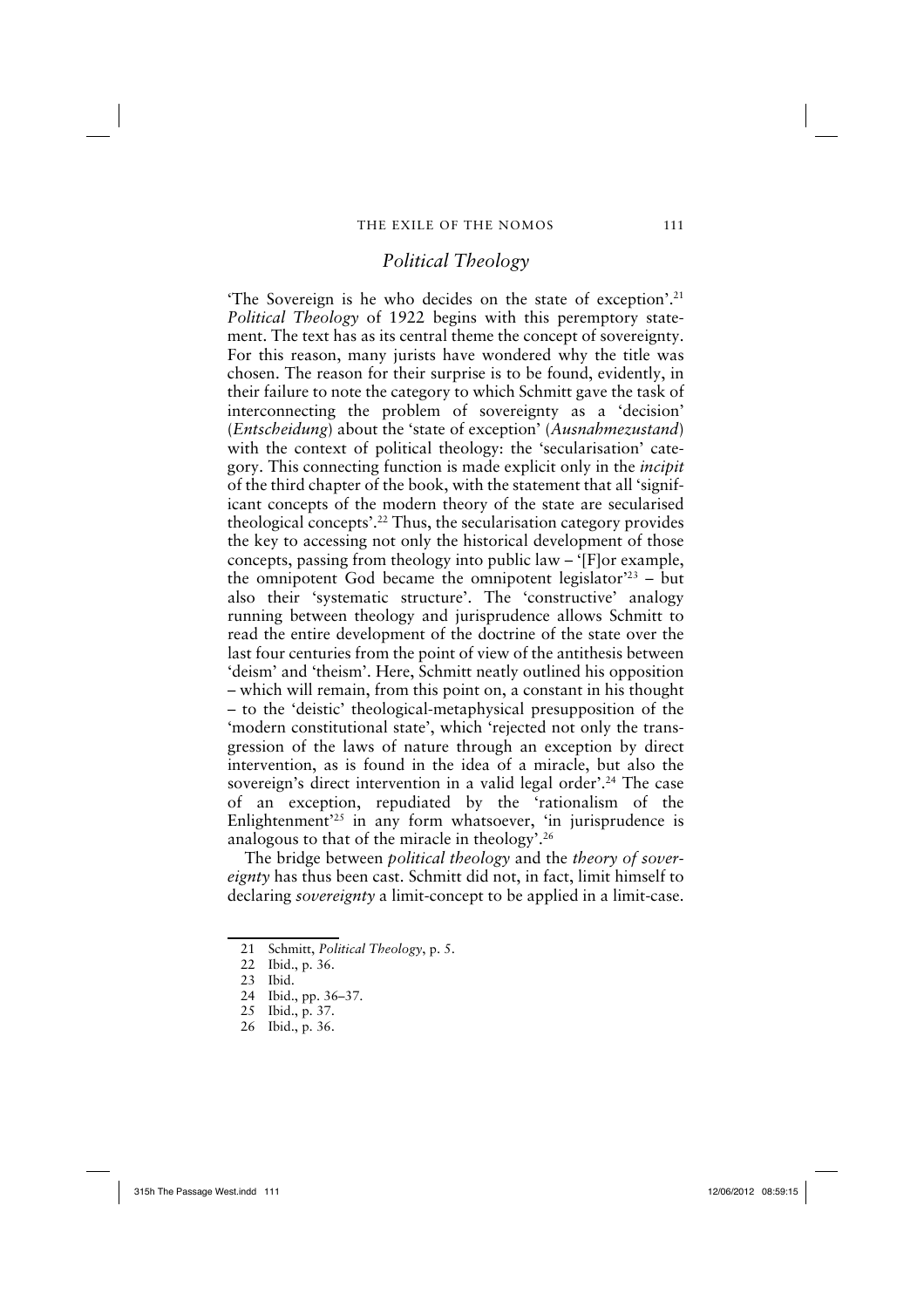He above all underlined its 'systematic, legal logic foundation', 27 which makes the state of exception 'truly appropriate for the juristic definition of sovereignty'.<sup>28</sup> The non-rhetorical and nonoccasional attitude of this insistence on the properly legal character of the definition of sovereignty is newly and exactly verified by Schmitt's refusal to adopt the sociological equivalents of the concept:29 'It would be a distortion of the schematic disjunction between sociology and jurisprudence if one were to say that the exception has no juristic significance and is, therefore, "sociology"'. 30 Sovereignty is, for Schmitt, a *conceptus terminator*. It is precisely the *terminus* of every normative system, in the double sense of the 'border' and 'line' that defines it. But precisely as the line that defines it, that delimits it, sovereignty cannot be expressed in normative language, but must instead be correlated to what the *decision* requires: sovereignty, therefore, as the power to decide *about* the state of exception.

However, it is necessary to pay attention to an essential detail of this defining formula if one does not want to run the risk of misunderstanding the meaning of the entire discourse. The dimension of *Entscheidung* is certainly 'extra-normative' but *not* extra-legal. Thus, the function of the case of exception is precisely that of making manifest the 'specifically juristic element  $-$  the decision in absolute purity'. 31 For Schmitt, it is precisely Enlightenment rationalism that does not take into account the crucial nature of the distinction between 'legal' and 'normative': it 'assumes that a decision in the legal sense must be derived entirely from the content of a norm'. 32 If, on the one hand, only the limitcase 'makes relevant the subject of sovereignty, that is, the whole question of sovereignty', 33 on the other hand, such a subject is qualified by its limit-position, which places it, paradoxically, both outside and within the legal system that is in force. It is *outside* it, because otherwise it would not be the subject of a decision. But *within*, because it has the 'competence' of deciding to suspend the constitution *in toto*.

<sup>27</sup> Ibid., pp. 5–6.

<sup>28</sup> Ibid., p. 6.

<sup>29</sup> I am thinking, for example, of Weber's *Herrschaft*, or dominion in the sense of 'legitimate power', countered by *Macht*, or 'de facto power'.

<sup>30</sup> Schmitt, *Political Theology*, p. 13.

<sup>31</sup> Ibid.

<sup>32</sup> Ibid., p. 6.

<sup>33</sup> Ibid.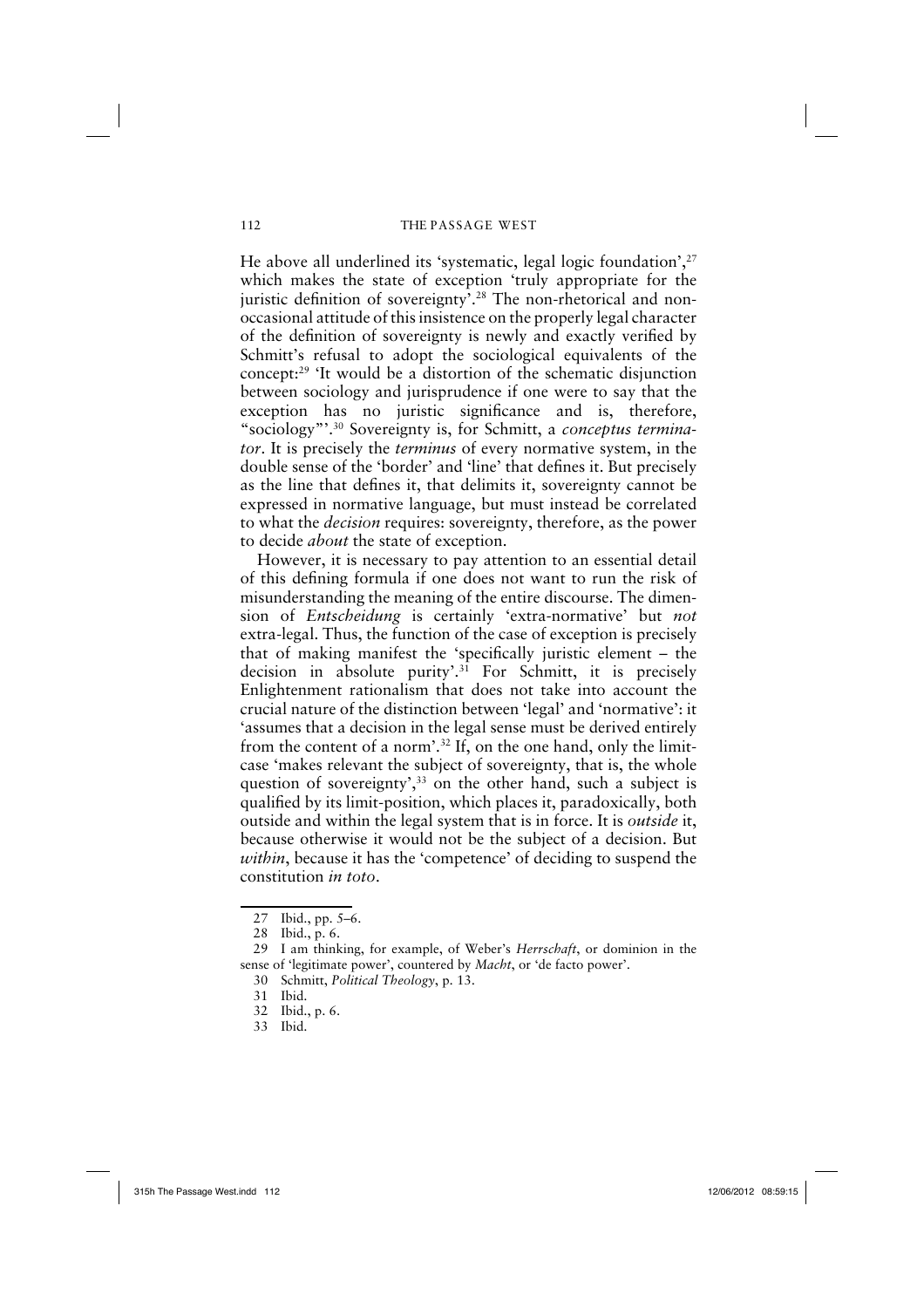Access to the paradoxical ambivalence of sovereignty would be inexorably precluded for the 'deistic' mechanicism, which is a presupposition of the doctrine of the state of law: from Locke through Kant up to its 'normativistic' dissolution accomplished in the theories of Krabbe and Kelsen. Schmitt countered this 'degenerative' process with his own decisionistic definition of sovereignty, tracing it back to an alternative line which, beginning with Jean Bodin (whose merit consists precisely in having 'incorporated the decision into the concept of sovereignty' 34), would reach the 'theistic conviction' of Catholic philosophy in the Counter-Revolution, represented by the classic names of de Maistre, de Bonald, and Donoso Cortés.

It is hardly necessary to point out the enormous interpretive forcing undertaken by Schmitt in his attempt to fabricate a genealogical tree for 'decisionism'. First, with respect to Bodin: if it is true that, in fact, we are in debt to the *Les six livres de la République* (1576) for the first legally accomplished definition of the *summa legibusque soluta potestas* as an 'irreducible unit' of the prerogatives of absoluteness, perpetuity and indivisibility, and as a *puissance de donner et casser la loi* (the power to make and to abrogate the law), it is at least as true that such a *puissance absolue* is anything but 'unlimited', as Schmitt maintains,<sup>35</sup> since it must be exercised both in keeping with the natural laws imprinted on the world by the supreme authority of God, and in observance of the fundamental (today we would say constitutional) laws of the state – for example, the law of the crown – which exist to safeguard the continuity of the bureaucratic and administrative apparatus upon which sovereignty stands. Second, with regard to the thought of the Counter-Revolution: if it is in fact true that it supports the 'personal sovereignty of the monarch' 36 theologically, it is at least as true that such support cannot be arbitrarily expunged, setting aside the controversial legitimist call for tradition, the ethical-religious appeal to providence and to ecclesiastical authority, which for these theoreticians always represents – as Schmitt himself is forced to admit – 'the last decision that could not be appealed'. 37 For these aspects, and

<sup>34</sup> Ibid., p. 8.

<sup>35</sup> See Giacomo Marramao, *La passione del presente. Breve lessico della modernità-mondo,* pp. 300–310.

<sup>36</sup> Schmitt, *Political Theology*, p. 37.

<sup>37</sup> Ibid., p. 55.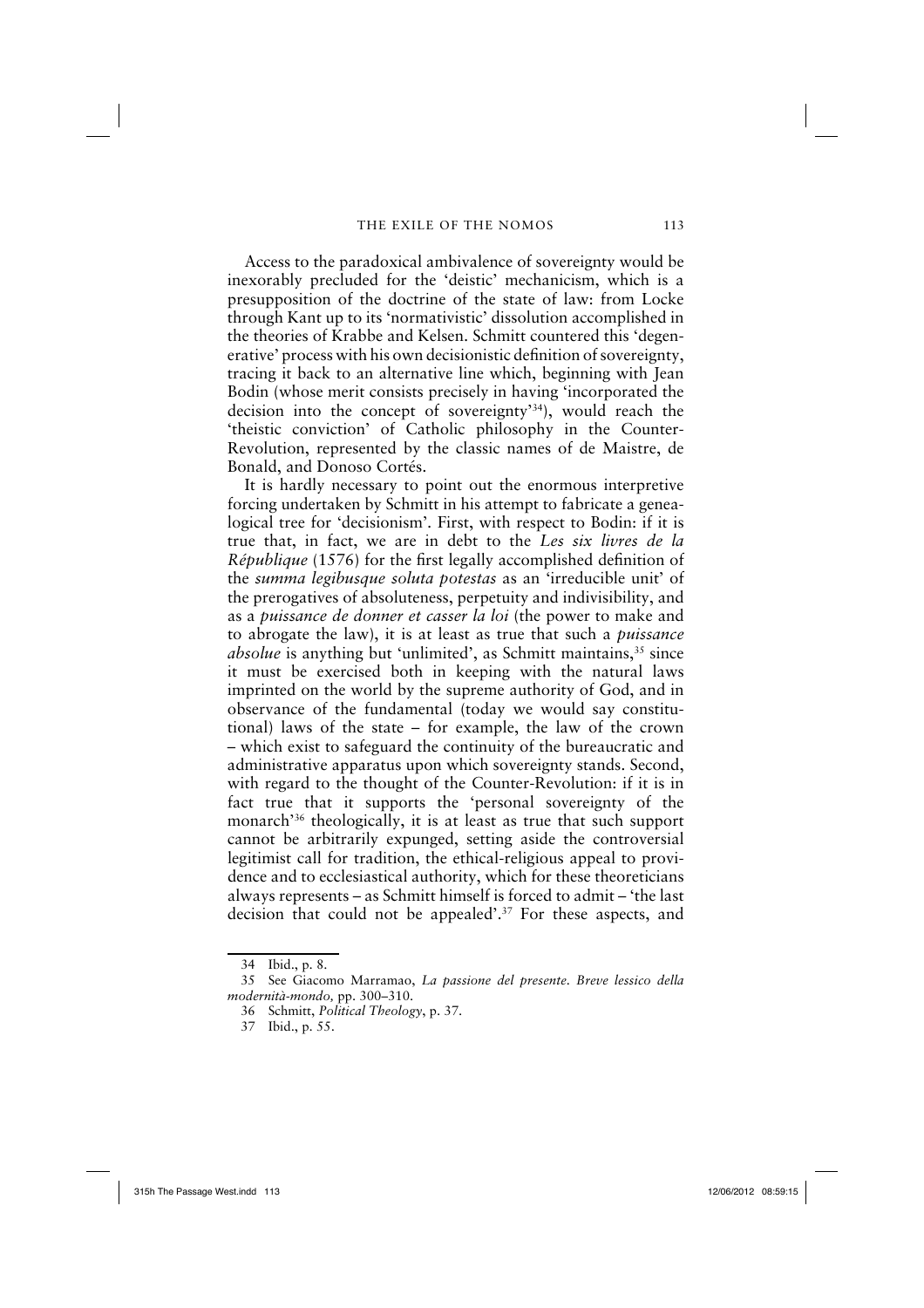more generally for Schmitt's 'Catholic' positions, one could see his refl ections on 'representation' and on the *complexio oppositorum* contained in a work that appears marginal and stands alone in his production during these years.<sup>38</sup>

Beyond this historico-philological forcing of the interpretation (which incidentally also affects an early attempt by Schmitt to give a decisionistic interpretation of Hobbes), what matters in this context is his isolation of the fundamental theoretical nucleus of 'political theology'. It lies in defining sovereignty *legally*, not as a monopoly to 'coerce' or merely to 'rule' but as 'a monopoly over [the] last decision'. 39 The decision is freed 'from all normative ties and becomes in the true sense absolute'. 40 Therefore, Schmitt's wager rests on the chance that the case of exception, too, will remain 'accessible to jurisprudence because *both elements, the norm as well as the decision, remain within the framework of the juristic'*. 41

As we have said, the character of the decision is paradoxical: it transcends the norm while it is, at the same time, the presupposition of every norm. Through decision 'authority proves that to produce law it need not be based on law'. 42 The paradox now seems to reverberate on the very category of exception, conferring on it an ambivalent status. The exception stands in relation to 'normality' exactly as the decision stood in relation to the norm. Its status would seem, therefore, eminently methodological. Only by carrying problems to their extreme, to a limit-concept, is it possible to manifest the truth or essence of the 'normal situation', 43 made routine by procedure, and neutralised by the automatic order of norms. This would seem to be the tone in which Schmitt's proposition must be understood, where the exception is 'more interesting' than the 'normal case'. While the latter 'proves nothing', the former 'proves everything'. 44 This is why the exception proves the rule, and not vice versa. However, Schmitt does not limit himself to that. Instead, he tends to hook the 'primality' of the *Ausnahmezustand* (or of the *Ernstfall*, or of the *Grenzfall*) to a metaphysical *lebensphilosophisch* assumption – derived, that is

<sup>38</sup> See Carl Schmitt, *Roman Catholicism and Political Form*.

<sup>39</sup> Schmitt, *Political Theology*, p. 13.

<sup>40</sup> Ibid., p. 12.

<sup>41</sup> Ibid., pp. 12–13. Emphasis added.

<sup>42</sup> Ibid., p. 13.

<sup>43</sup> Ibid., p. 12.

<sup>44</sup> Ibid., p. 15.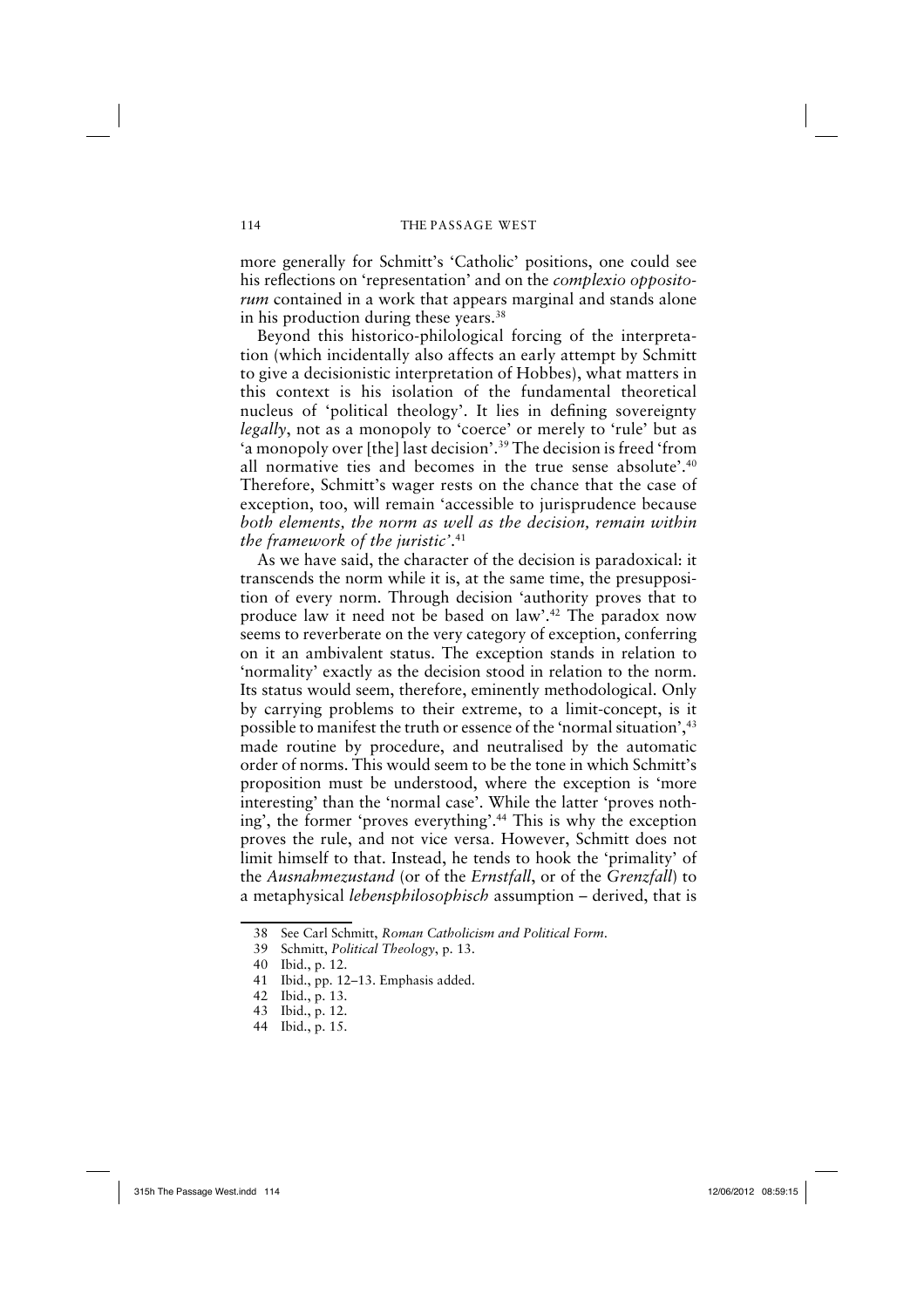from a 'philosophy of . . . life': 'Precisely a philosophy of concrete life must not withdraw from the exception and the extreme case, but must be interested in it to the highest degree'. 45 And again: 'In the exception the power of real life breaks through the crust of the mechanism that has become torpid by repetition'. 46

The ambivalence of status mentioned above now seems to be translated into an indelible ambiguity of Schmitt's entire theoretical construction. The existential and anti-normative dimension assigned to the decision – with Nietzsche and, perhaps, even Stirner as guides – tends, on the one hand, to assume a 'negativity' and 'groundlessness' that breaks with all the traditional substantialist views of order. On the other hand, Schmitt's 'positive' radicalness aimed at reaffirming the supremacy of the state's existence and of its 'right to self-preservation'.

From the first perspective  $-$  in contrast to those interpretations that aim to reduce him to the stereotype of reactionary statism that emphasise the problem of order and institutional stability – Schmitt seemed to emphasise the innovative aspect, the beneficially 'catastrophic' break of the decision with respect to the constitutional equilibrium in force; and, from a general theoretical standpoint, to share with Max Weber (the author who is closer to Nietzsche in this than is commonly believed) an element of substantive discontinuity with the European political tradition: namely, the crisis of foundations which supported the classical subject of sovereignty. Moreover, the German term *Entscheidung* indicates the same act of cutting, of breaking-away, expressed by the Latin *de-caedere* and, of distinguishing, in order to make a choice, expressed by the Greek term *krísis*, from *krínein*, 'to separate', 'to discern', the meaning which underlies its derivatives 'criticism' and 'criterion'. This is the root of the 'caesura' that separates Schmitt from the reactionary German statism of the nineteenth and twentieth centuries, in which he perceives a return to the regressive utopia where conflicts are resolved, reposing on the pretext of refounding the state's identity in an organicistcorporative mode. Here also lies the reason for his constant polemic with the different variants of corporativism, from the Romantic-reactionary version of an Othmar Spann to the very differently formulated one of Otto von Gierke, and up to the 'pluralism' of G. D. H. Cole and H. J. Laski. But at the same time,

<sup>45</sup> Ibid.

<sup>46</sup> Ibid.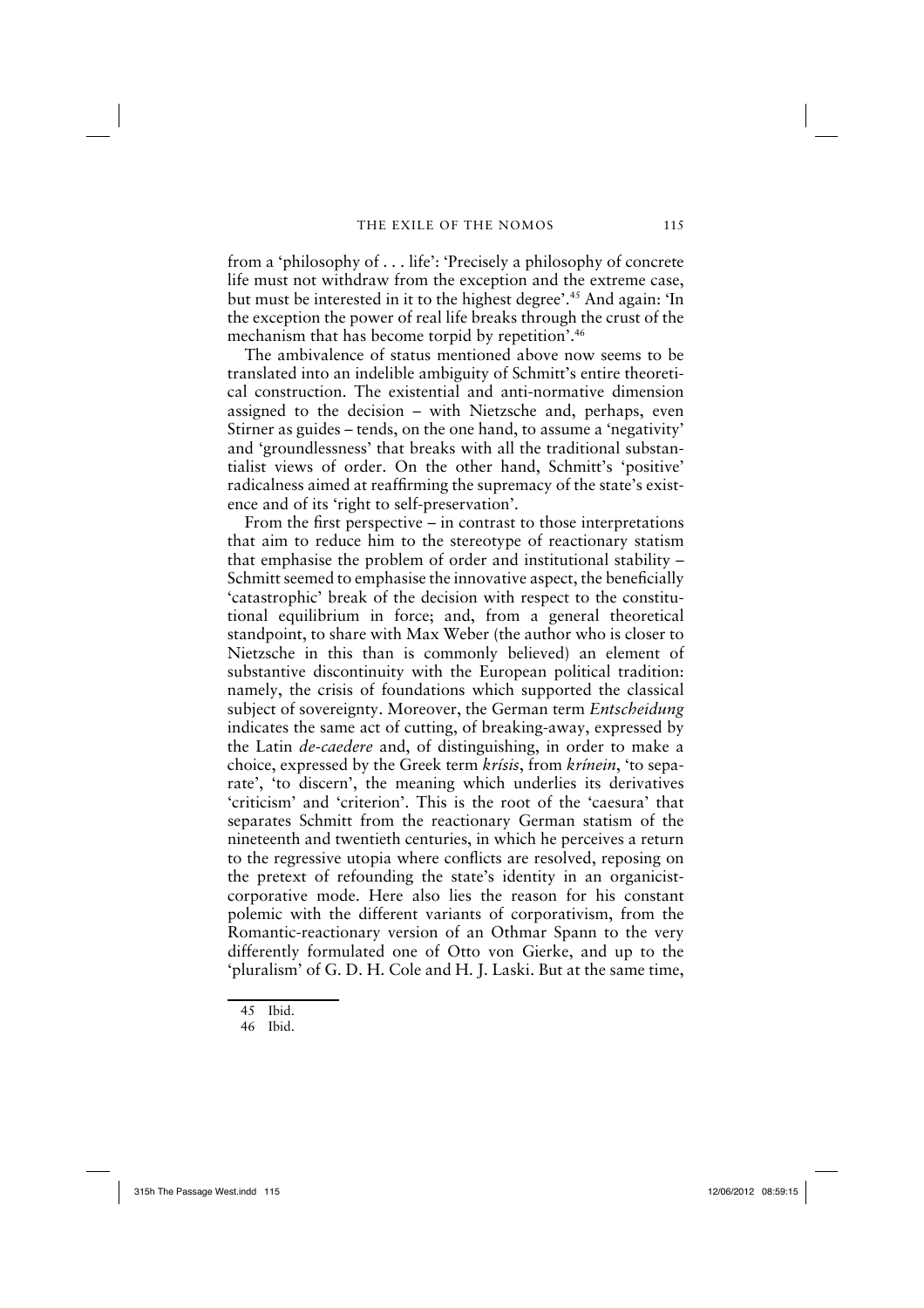the decision's character as break, founded on nothing (*auf Nichts gestellt*), tends to sharply distinguish itself from aestheticising and Romantic 'occasionalism', with which Schmitt – in any event – had settled his accounts almost as a preliminary to his political-theological treatment of sovereignty in *Political Romanticism*. The decision is not a *coup de théâtre* – a mere arbitrary gesture for its own ends, a sort of *art pour l'art* – but the cut, the innovative schism, which is the origin of every concrete, actually existing legal system. But the *Entscheidung* cannot be deduced from the form of the legal system, since it never is the effect or the result of a process of formation or constitution. It is, however, *constitutive* of it. Conversely, the fact that the decision always gives way to a new constitution (*Verfassung*) in no way means that it depends on it. In fact, it is precisely the point at which the constitution itself takes place. Upon this scheme rests the formulation Schmitt gives to a classic problem of constitutional law, that of the relationship between *legality* and *legitimacy* – which is confronted in an important text from 1932.<sup>47</sup> From this viewpoint, there is no radical difference between Schmitt's and Weber's positions. Schmitt's criticism of Weber – that Weber reduced legitimacy to legality, as does normativism – is largely imputable to Kelsen's forced assimilation of Weber's theses in 1922, in *Der soziologische und der juristische Staatsbegriff*. 48 If it is true that, for Weber, the legitimisation of power cannot descend mechanically – as in Kelsen's 'pure theory of law', 49 which in this respect falls prey to the 'naturalistic fallacy' that reduces law to fact – from the simple empirical encounter with *effectiveness* (with the continuity of the coercive legal system that obtains obedience), it is equally true that, for Weber as for Schmitt, legality and the legal system are not the *cause* of legitimacy but only its *necessary form*.

However, beyond the threshold of this statement of the nonself-sufficiency of the criterion of legality, Schmitt's thought seemed to run into an aporia even greater than Weber's. Indeed, from the 'positive' perspective mentioned above, the decision seems to be constituted in its 'absolute' – and, therefore, *unrelated* – autonomy as the symmetrical reverse side of the general and intermediate nature of the liberal scheme.

<sup>47</sup> See Schmitt, *Legality and Legitimacy*.

<sup>48</sup> Hans Kelsen, *General Theory of Law and State*.

<sup>49</sup> Hans Kelsen, *Pure Theory of Law*.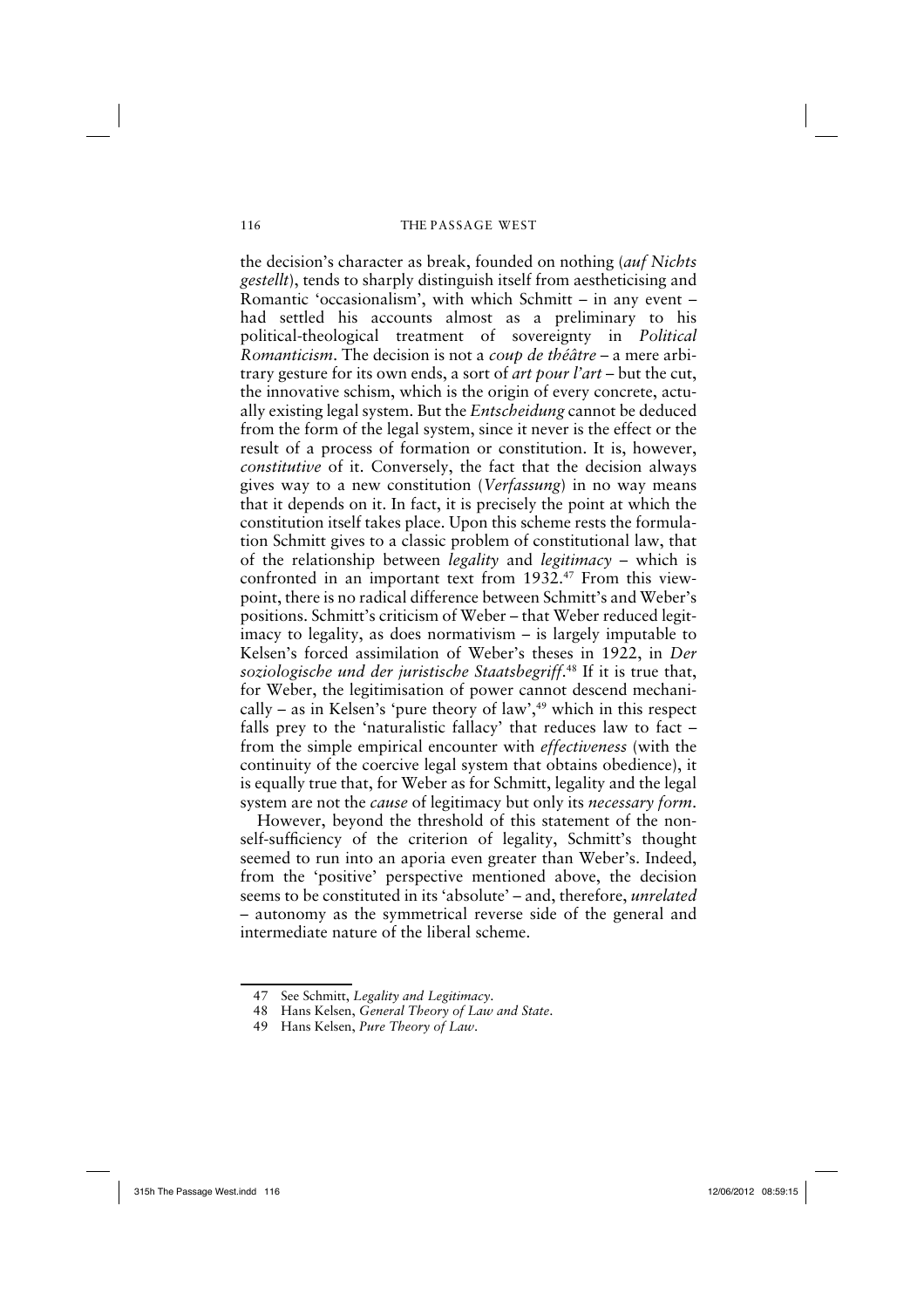The decision frees itself from all normative ties and becomes in the true sense absolute. The state suspends the law in the exception on the basis of its right of self-preservation, as one would say. The two elements of the concept *legal order* are then dissolved into independent notions and thereby testify to their conceptual independence. Unlike the normal situation, when the autonomous moment of the decision recedes to a minimum, the norm is destroyed in the exception. The exception remains, nevertheless, accessible to jurisprudence because both elements, the norm as well as the decision, remain within the framework of the juristic.<sup>50</sup>

So where does the reason lie for the theoretical *preference* for the *decision* instead of the *norm*? Schmitt answered that it is to be sought in the existential priority of the state: 'The existence of the state is undoubted proof of its superiority over the validity of the legal norm'. 51 Therefore, it is the appearance of the *existential* dimension that interrupts the vicious circle of norm and decision, in which one of the most representative figures of the 'public philosophy' of Weimar had felt it necessary to see a sterile game of mirrors ensnared in formalism. In *Die Souveränität*, Herman Heller wrote, 'Schmitt's will without norm [*normloser Wille*] resolves the problem as little as Kelsen's norm without will [*willenlose Norm*]'. 52

But through the folds of the existential dimension, we now glimpse the emergence of the other conceptual pole of Schmitt's thought: the 'political'.

## The Concept of the 'Political'

For Schmitt, the concept of the 'political' constitutes the *presupposition* for the concept of the state, understood – according to the tradition of civil law, rooted in Roman law – as the *status* 'of a people organised on a closed territory'. 53 All the possible characterisations of the definition of the state (machine or organism, person or institution, society or community) take on meaning only in light of the 'political' and, conversely, are incomprehensible if the essence of this term is misunderstood. For Schmitt, this essence is to be found in its irreducible autonomy by breaking the *circulus vitiosus* of 'political' and 'of-the-state'. The fact that the

<sup>50</sup> Schmitt, *Political Theology*, pp. 12–13.

<sup>51</sup> Ibid., p. 12.

<sup>52</sup> Herman Heller, *Die Souveränität*, p. 62.

<sup>53</sup> Ibid.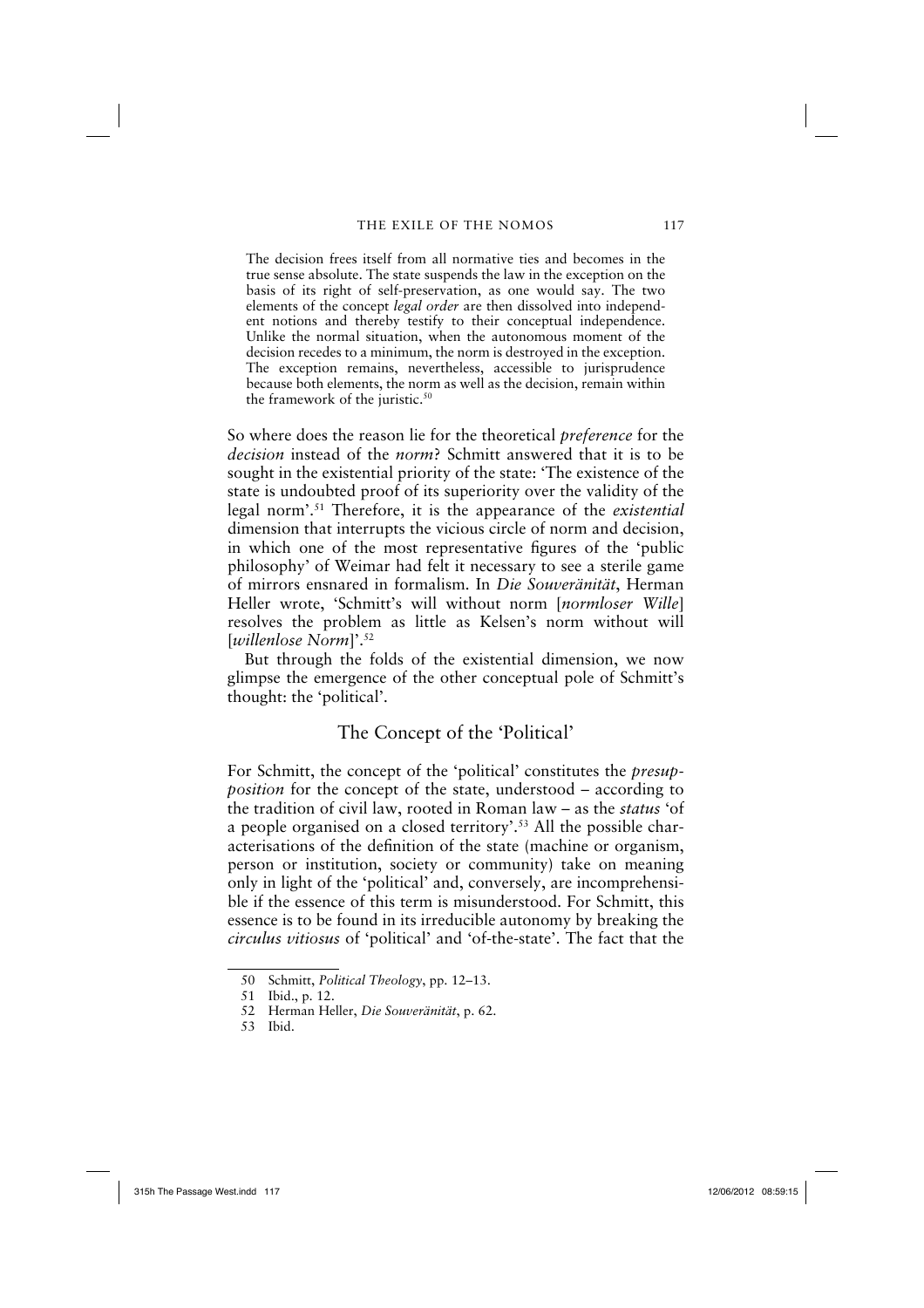'political' is the inescapable presupposition for what is 'of-thestate' does not mean in any way that it is to be identified with it (as the modern mythology and jurisprudence of the state would have it). The 'political' cannot be circumscribed, confined or topologically delimited, even if the spatial dimension constitutes, as we will see, one of its chief correlates. It can only be temporarily 'located' in those set of dimensions or forms in which, from time to time, it manifests itself historically. It is, in fact, a 'criterion' *stricto sensu*, an attitude that is explained – like the decision that, inasmuch as it forms the far limit of the 'legal', bears its countermark – not by refounding or recomposing but by *settling*, by *dividing*. This criterion is to be taken in its peculiar specificity and 'distinction', with respect to other 'various relatively independent endeavours of human thought and action, particularly the moral, aesthetic and economic'. 54 This is an extremely important point, in which some have found – not without the complicity of Schmitt himself – analogies to Benedetto Croce's 'philosophy of the distincts'. 55 Once it is assumed that the distinctive criterion of the moral is provided by the opposites good/bad, that of the aesthetic by the pair beautiful/ugly and that of the economic by the pair useful/harmful, or profitable/non-profitable, the problem of the *essential definition* of the 'political' coincides with the identification of a set pair that is irreducible to the preceding couples.

The 'specific political distinction' consists, for Schmitt, of the 'distinction of friend [*Freund*] and enemy [*Feind*]'. It represents the autonomous, irreducible 'criterion' to which 'all actions with a specifically political meaning can be traced'.<sup>56</sup> The two indispensable correlatives of this specific distinction are its *existentiality* and its *public nature*. Two unavoidable consequences follow. First, the concepts of friend and enemy must be assumed, not as metaphors or symbols but in their concrete, 'existential' meaning. Second, not only must they not be confused with other criteria (according to which, for example, the enemy would be morally bad, aesthetically ugly or economically disadvantageous), but neither must they be understood 'in a private-individualistic sense as a psychological expression of private emotions and

<sup>54</sup> Schmitt, *The Concept of the Political*, pp. 25–26.

<sup>55</sup> See Schmitt's lecture 'Das Zeitalter der Neutralisierungen und Entpolitisierungen' from 1929, where he cites Croce, in *Der Begriff des Politischen: Text von 1932 mit einem Vorwort und drei Corollarien*.

<sup>56</sup> Schmitt, *The Concept of the Political*, p. 26.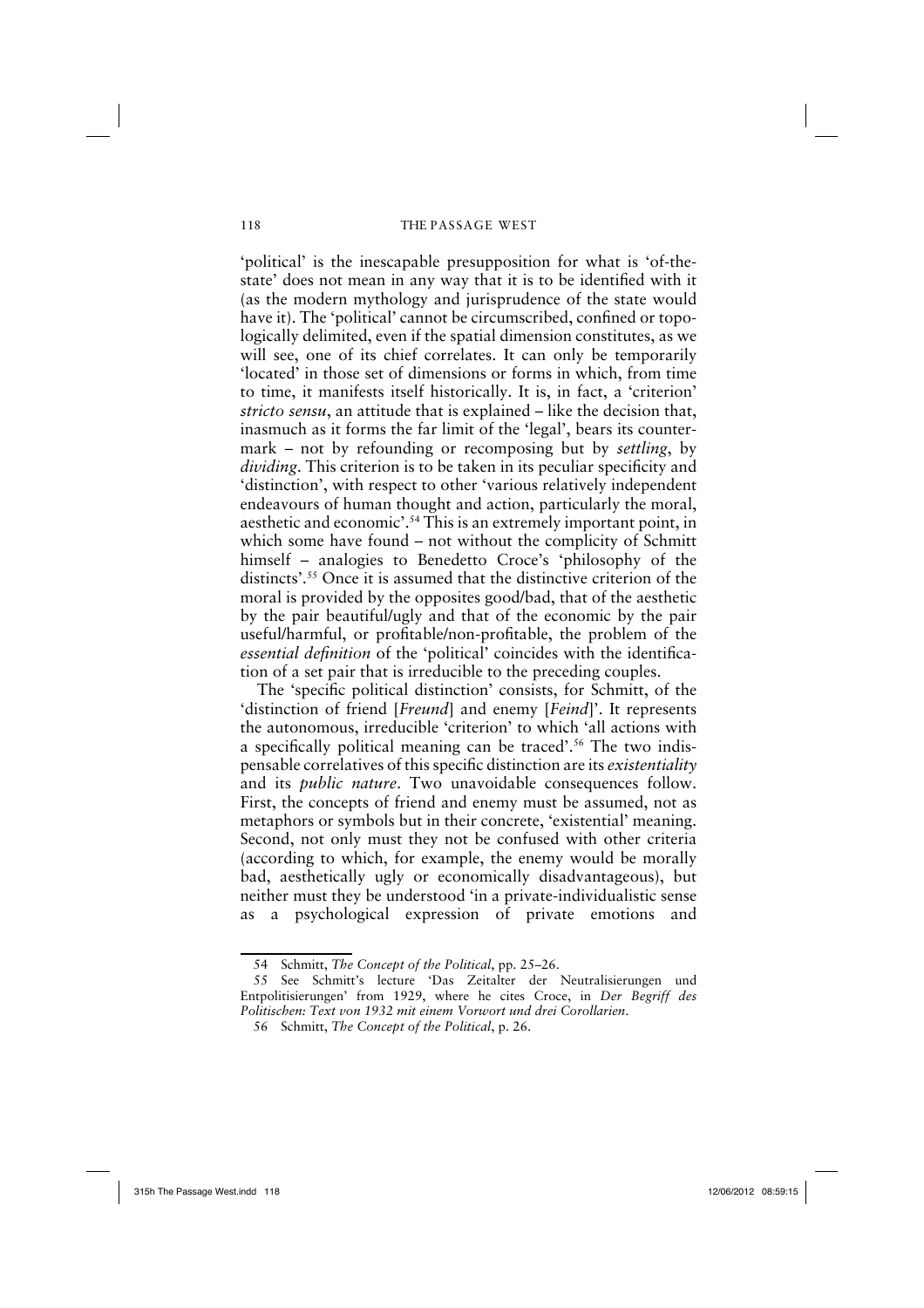tendencies'. 57 Friendship and enmity, therefore, must be conceived exclusively *in a public sense*: 'The enemy is solely the public enemy . . . The enemy is *hostis*, not *inimicus* in the broad sense'. 58

For the aspect of the 'political' as well, as was already the case with that of the decision, Schmitt employs the methodical criterion of the 'extreme' as the truth for normal cases: the closer a grouping comes to the extremity and purity of the friend/enemy antithesis, the more political it is. This produces the definitive detachment of political acting from any topological referent, which has led some to see in Schmitt a definition of politics that mirrors and is the opposite of, the relational, functionalist, or systematic models of *power-influence*. 'The political . . . does not describe its own substance, but only the intensity of an association or dissociation of human beings'. 59 Since 'purity' and 'autonomy' are part of the criterion, not the realm in which it is made explicit, it follows that any aggregation of intensity near the friend/enemy antithesis itself assumes a perfectly political character whether it is manifested in religious (confessional civil wars), national (interethnic conflicts) or economic (class) conflicts.

Given this state of affairs, how is the concept of the 'political' related to the 'political-theological' dimension of state sovereignty? Due to the two sets of consequences that it brings to the development of Schmitt's thought, this is a crucially important question. The question a) *directly* affects Schmitt's polemic with regard to the constitutional arrangements of the Weimar Republic,  $60$ and also b) *indirectly* affects the way in which his diagnosis of the parabolic path of the modern state is inserted into the framework of a general vision of the alternating succession of law and power, order and conflict, earth and sea, which spans the development of 'Western rationalism' from its beginnings in classical Greece up to its current expansion on a planetary scale. Let us proceed to an examination of these aspects, treating them in the order we have just stated them.

315h The Passage West.indd 119 12/06/2012 08:59:15

<sup>57</sup> Ibid., p. 28.

<sup>58</sup> Ibid.

<sup>59</sup> Ibid., p. 38.

<sup>60</sup> For a historical and conceptual appraisal of the Weimar political and constitutional debate, see Giacomo Marramao, *Il politico e le trasformazioni*.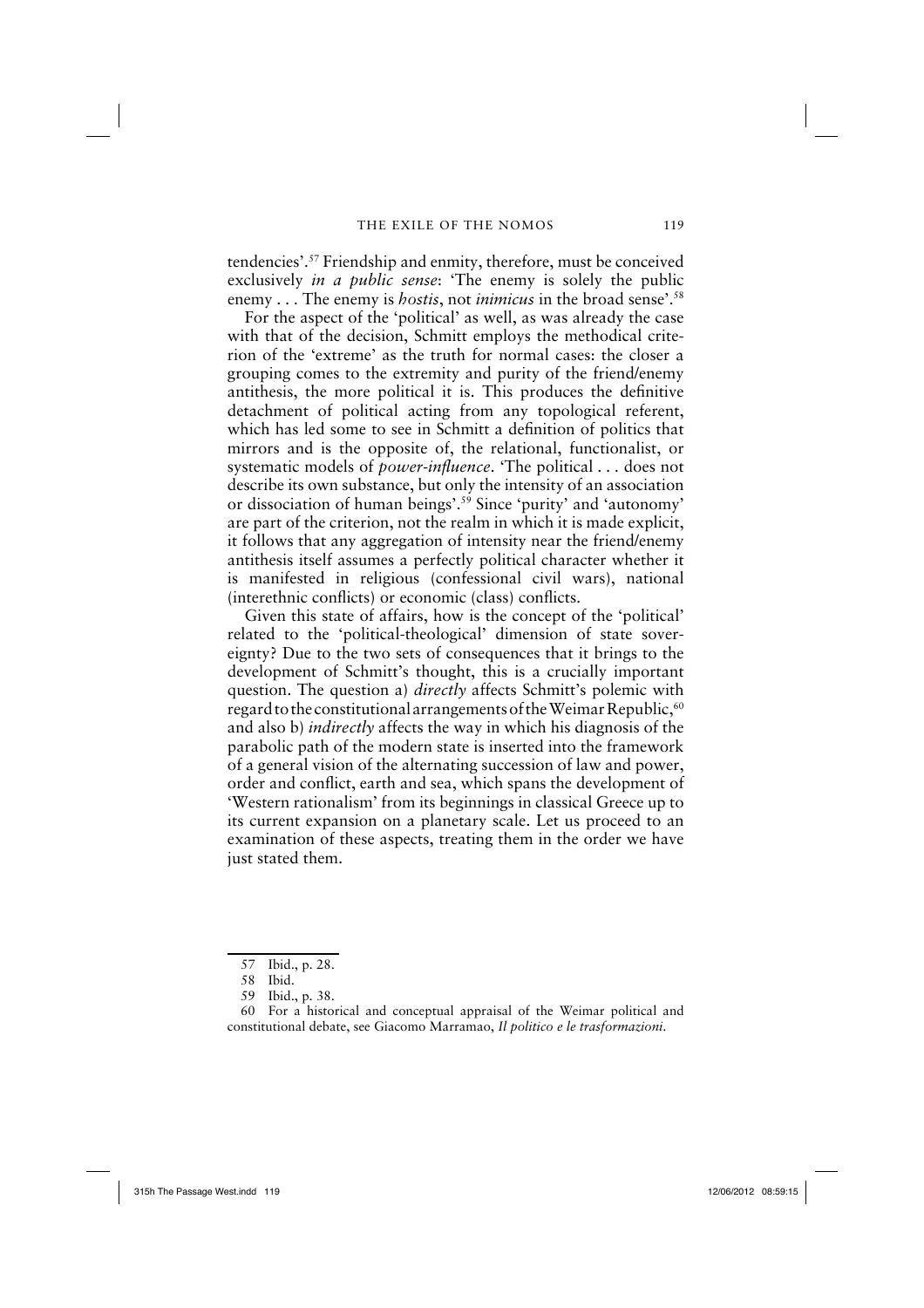## *Against Weimar: Depoliticisation and the Ascendency of Technique*

If one looks closely, Schmitt's definition of the criterion for the 'political' is characterised by an unmistakeable trait: it institutes a drastic caesura between *the essence of the 'political'* and *the form of the exchange-contract*. However, a caesura of this type involves – for the years in which it was formulated (between 1927 and 1932) – an implied violent polemic towards the Weimar Constitution. It was a 'Constitution without decision' 61 (*Verfassung ohne Entscheidung*, as Otto Kirchheimer, a militant pupil of Schmitt in the ranks of the Social Democrats, would define it), since it had passively accepted the euthanasia of the 'political' in the contracting and translating of the enemy into the competitor. For Schmitt, the effects of such passiveness were deadly in their inexorable automatism. The 'pluralistic' dynamics of conflicts and transactions between various pressure groups and institutional 'bodies' appeared, to his eyes, as the re-emergence from a long state of dormancy of those *potestas indirectae* which had once been 'neutralised' by the affirmation of the modern state and that now threatened to take their revenge by undermining the sovereign unit at its root. The legal and constitutional literature generally has dwelt on the 'therapeutic' aspects of Schmitt's contributions in the years bridging the 1920s and 1930s, beginning with his tendentious exegesis of Article  $48^{62}$  where – in explicit disagreement with Kelsen – Schmitt identified the guardian of the 'true' Constitution with the President of the *Reich*, 'legislator in the case of extreme necessity', 63 and not with a jurisdictional collegial body such as the Constitutional Court, which, in his opinion, remained an eminent expression of the pluralist fracturing. Beyond these technical-juridical aspects, the background for the Schmitt-Kelsen polemic consisted of a genuine axiological and political-ideal antithesis – which emerges clearly from the confrontation between these two figures assembled in Hans Mayer's memoirs $64$  – between a position that considered political parties a

<sup>61</sup> Otto Kirchheimer, 'Weimar – and What Then? An Analysis of a Constitution', p. 71.

<sup>62</sup> See Schmitt, *Legality and Legitimacy*.

<sup>63</sup> Carl Schmitt, 'Der Hüter der Verfassung'*.*

<sup>64</sup> See specifically Hans Mayer, *Ein Deutscher auf Widerruf: Erinnerungen*, pp. 140–51.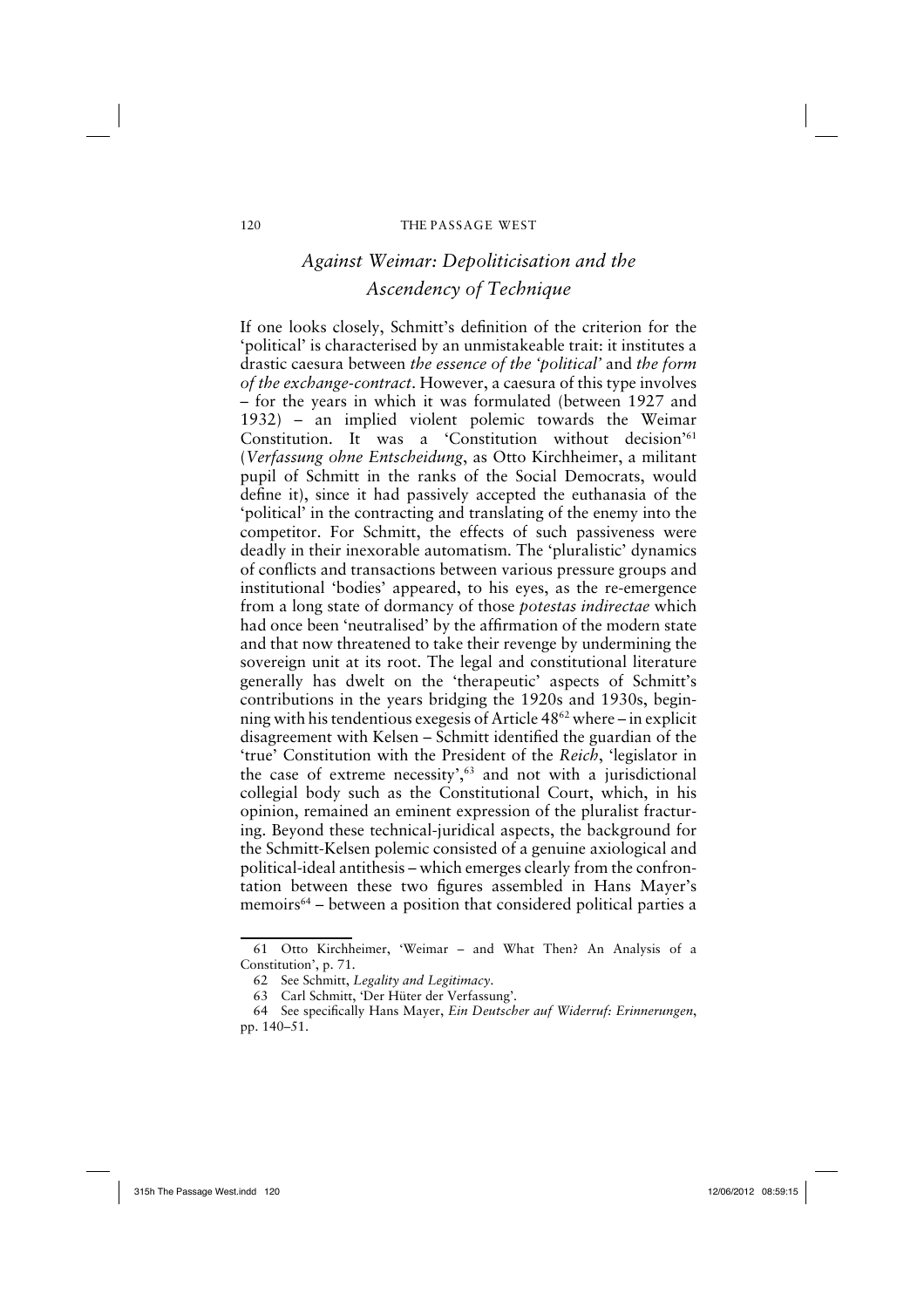disintegrative element of the political system and one that aimed, instead, at fully legitimising them as constitutive factors in modern democracy. The theoretical indicator of the stakes was, in the final analysis, represented by the diametrically opposed assessments that the two authors supplied for the concept of 'the people'. For Kelsen, this was nothing more than a totemic mask, a metapolitical illusion concealing or dissimulating a pluriverse of interests, ethnic groups and cultures. For Schmitt, on the other hand, the self-identification of the *Volk* constituted the existential presupposition for every political unit.<sup>65</sup> Hence, the singular pastiche represented by Schmitt's *Verfassungslehre* was his attempt – paradoxical, to say the least – to bring Rousseau's democracy of identity together with the doctrine of *pouvoir neutre* from Benjamin Constant, Rousseau's philosophical adversary.

Beyond these technical-juridical and constitutionalist aspects, it is important to underscore the philosophical outlines of Schmitt's reflection. They concern, at this point, the relation that is instituted between the concept of the 'political' and 'political theology', which hinges on the concept of sovereignty. The text in which the interconnection between these two fundamental coordinates is most coherently and suggestively expressed is his 1929 lecture 'Das Zeitalter der Neutralisierungen und Entpolitisierungen'. 66 Here, the historical-ideal succession in modern Western civilisation is described as a sequence of stages in which the political essence of the will to power becomes secularised. The stations along this path – that Schmitt cautions us not to confuse with the traditional schemes of an ascending philosophy of history – go from the 'theological' to the 'metaphysical', from the 'moral' to the 'economic', up to the current 'era of technology'. Therefore, the process of secularisation unfolds by means of a gradual shift in the centre of gravity, in which, from time to time, the 'political' settles and is 'normalised'. Modern secularisation is thus characterised by an alteration between contrasts that are determined by the actualisation of the friend/enemy antithesis and its successive 'neutralising' arrangements. The *eruption* that renews the 'political' and *neutralisation* represent a non-modular polarity of the process of secularisation. 'European humanity is constantly migrating from a field of

<sup>65</sup> On this point see Giacomo Marramao, *Dopo il Leviatano. Individuo e comunità*.

<sup>66</sup> Schmitt, *Begriff des Politischen*, pp. 78–95.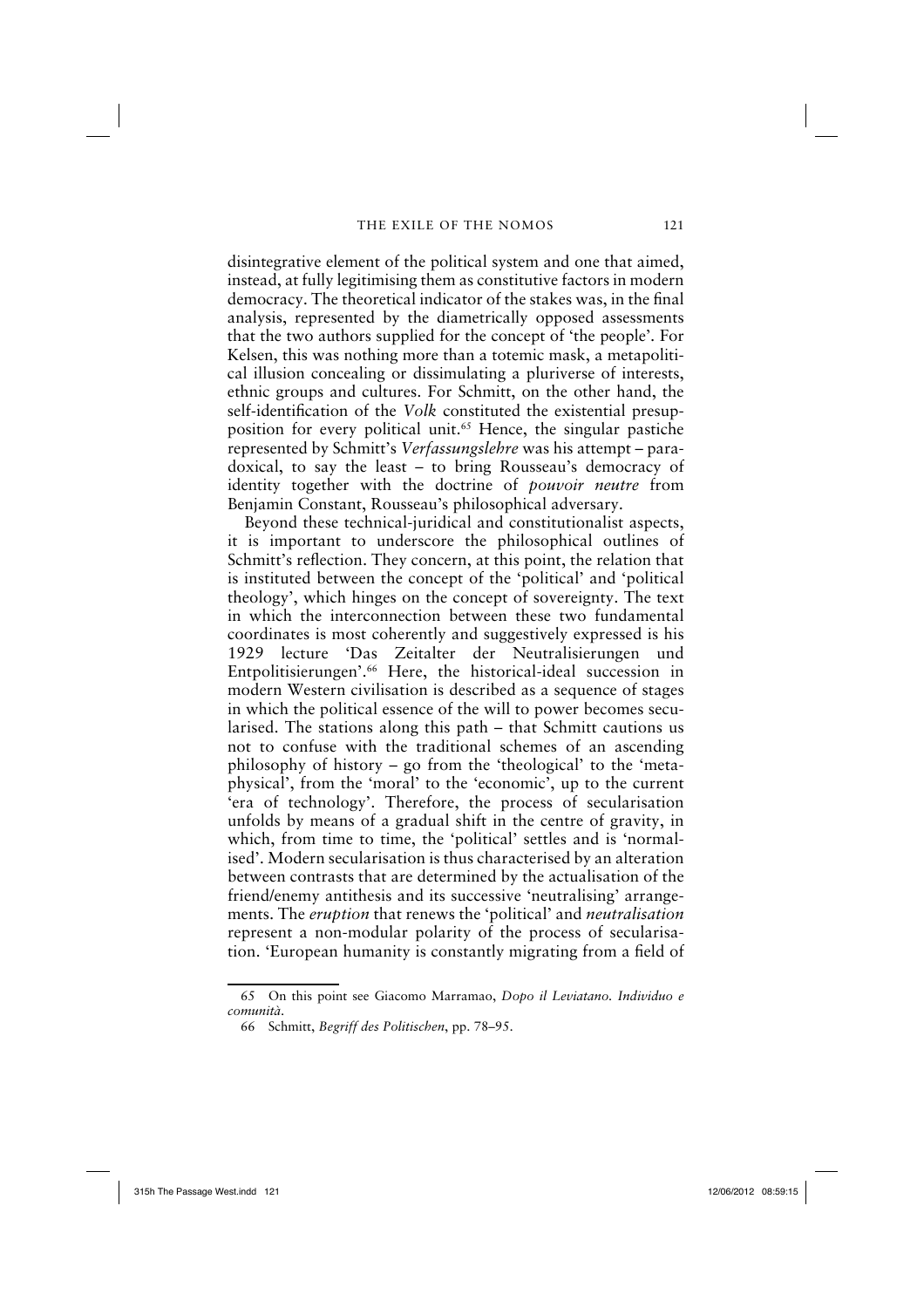conflict to neutral ground and the neutral ground, as soon as it is conquered, is immediately transformed, once again, into a battlefield. It then becomes necessary to seek new neutral spheres'.<sup>67</sup> The contemporary epoch, marked by the ascendency of technology, is nothing more than the landing place of 'a series of progressive neutralisations' 68 of areas where, in the course of modern history, the centre has successively shifted from the 'theological' (the theatre of the wars of religion in the sixteenth and seventeenth centuries), to the 'metaphysical' (the space of scientific-political conflicts in the fifteenth century), to the 'moral' (the ground for cultivating the rationalism of the Age of Enlightenment and its revolutionary outlet), to the 'economic' (the pedestal for the doctrine of the 'neutral and agnostic state' of the nineteenth century and its overturning in the Marxist theory of classes). But, technique, as the final derivative of the process of neutralisation, does not permit further depoliticising shifts. In fact, it is 'culturally blind'. It does not, in itself, possess the criterion for its possible uses: 'it can be revolutionary and reactionary. It can serve freedom and oppression, centralisation and decentralisation'. 69

Technique always awaits a legitimate subject to use it. Yet this cannot be an impersonal, abstract subject, such as the 'state of law' that, since it reduces politics to a bureaucratic-administrative machine, is itself technical, a neutralising and depoliticising form. It must be a subject capable of reviving the specifically political criterion for identification. In this way, Schmitt links the concept of the 'political' to the theme of the decision, which – even if, as we have seen, it leads to the attribution of every innovative dynamic to the extra-normative sphere of existence and concrete life<sup>70</sup> – in no way should be confused with a romantic refusal of technology. Technology is accepted not only because it represents, at this point, an irrevocable destiny, but also because it is precisely to the process of disintegrative secularisation of the metaphysical, culminating in the ascendency of a technical-conventional order, that the decision owes its character of *groundlessness*. The 'bottomless abyss' of a freedom capable of producing the state of exception suspends the norm

<sup>67</sup> Ibid., p. 89.

<sup>68</sup> Ibid., p. 88.

<sup>69</sup> Ibid., p. 91.

<sup>70</sup> Schmitt, *Political Theology*.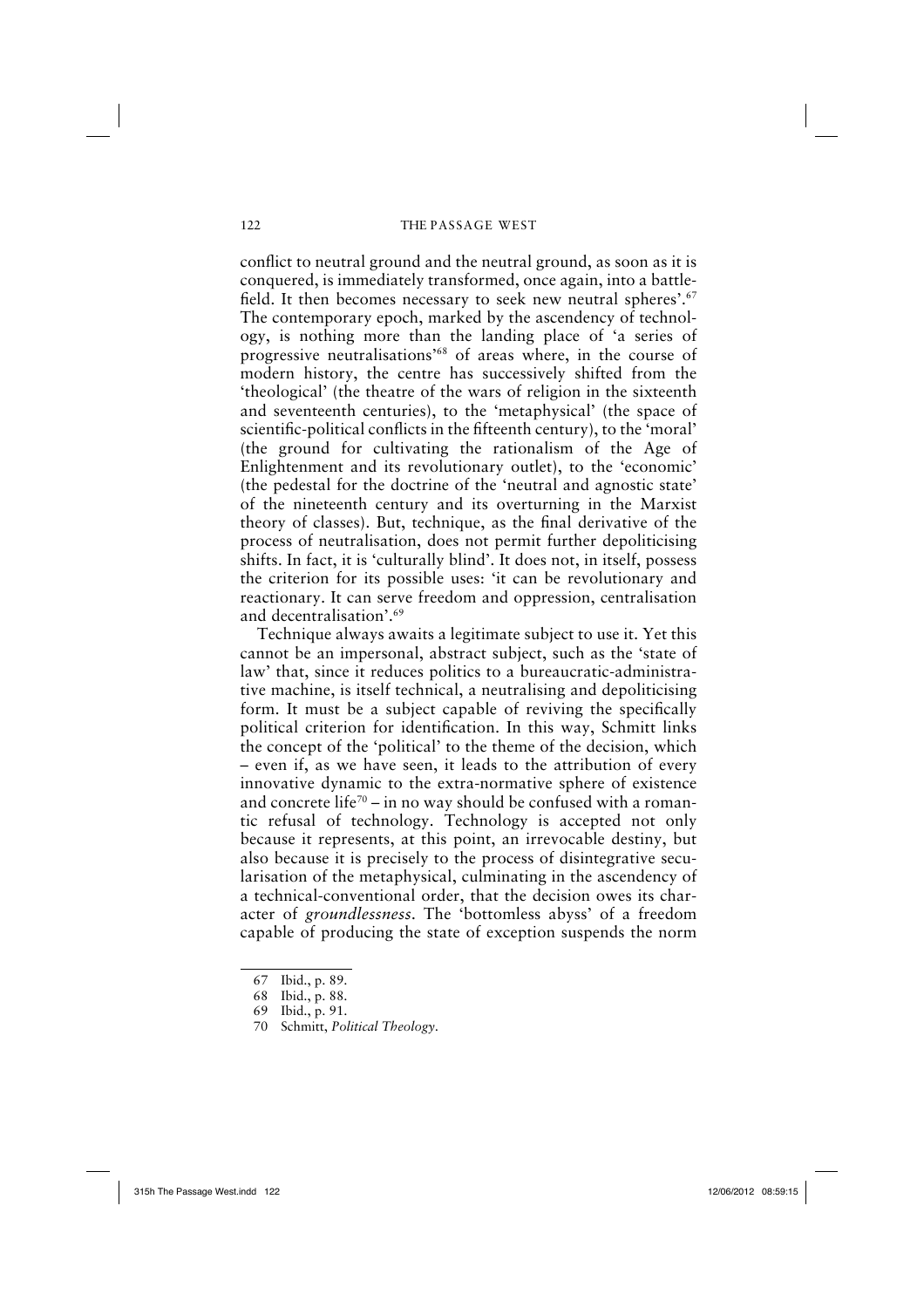and is able to determine a new friend/enemy grouping in complete autonomy.

Setting aside the burning controversies raised by Schmitt's category of 'decision' – which would later be related, in the framework of a comparative conceptual analysis, to the concepts of Jünger and Heidegger<sup>71</sup> – here it must be underscored once more that the thesis of successive secularising neutralisations is detached from the framework of traditional philosophies of history because of two decisive aspects. First, it reduces progress, as does Weber's thesis of the continuum of Western rationalism, to the progressive rationalisation of means that gives rise to formalism *without foundations*, to a purely conventional order. Second, the succession of *Zentralgebeite* in no way fits into a new doctrine of 'stages' (if anything, later Schmitt appears to lean towards Arnold Toynbee's 'rhythmic' theory of cultures based on the *challenge/ answer* scheme), since, far from denoting a rising motion, it is limited to underlining the points of crystallisation for the 'pluralist' dynamics of Western *Kultur*, whose presuppositions are 'existential and not normative'. In other words, the 'centres of reference' never subsume the multiplicity of phenomena in each epoch, but only polarise the dynamic contexts with which the neutralisation and control of conflictive tensions is determined. Therefore, the passages do not occur in the dialectical form of *Aufhebung* (in which the final step sublates and includes within itself all those that preceded it), rather in terms of a lateral shift from one context to another. It should not be surprising, therefore, that this paradoxical status of the 'political' as an *atopical* criterion – but one mysteriously capable, at the same time, of giving way each time to very concrete topographies of order – could appear to some as a veritable philosophical aporia. In a celebrated essay from 1935, Karl Löwith noted that Schmitt cannot in reality say where the 'political' is located, if not in a totality that goes beyond every determinate area of reality, *neutralising them all in the same way, even if in a direction inverse to that of depoliticisation*. 72

However, the philosophical kernel of Löwith's severe judgement – in which the concept of the 'political' would only specularly restore the empty formalism of neutralisation, leading

<sup>71</sup> Christian von Krockow, *Die Entscheidung: Eine Untersuchung über Ernst Jünger, Carl Schmitt, Martin Heidegger*.

<sup>72</sup> Karl Löwith, 'The Occasional Decisionism of Carl Schmitt'.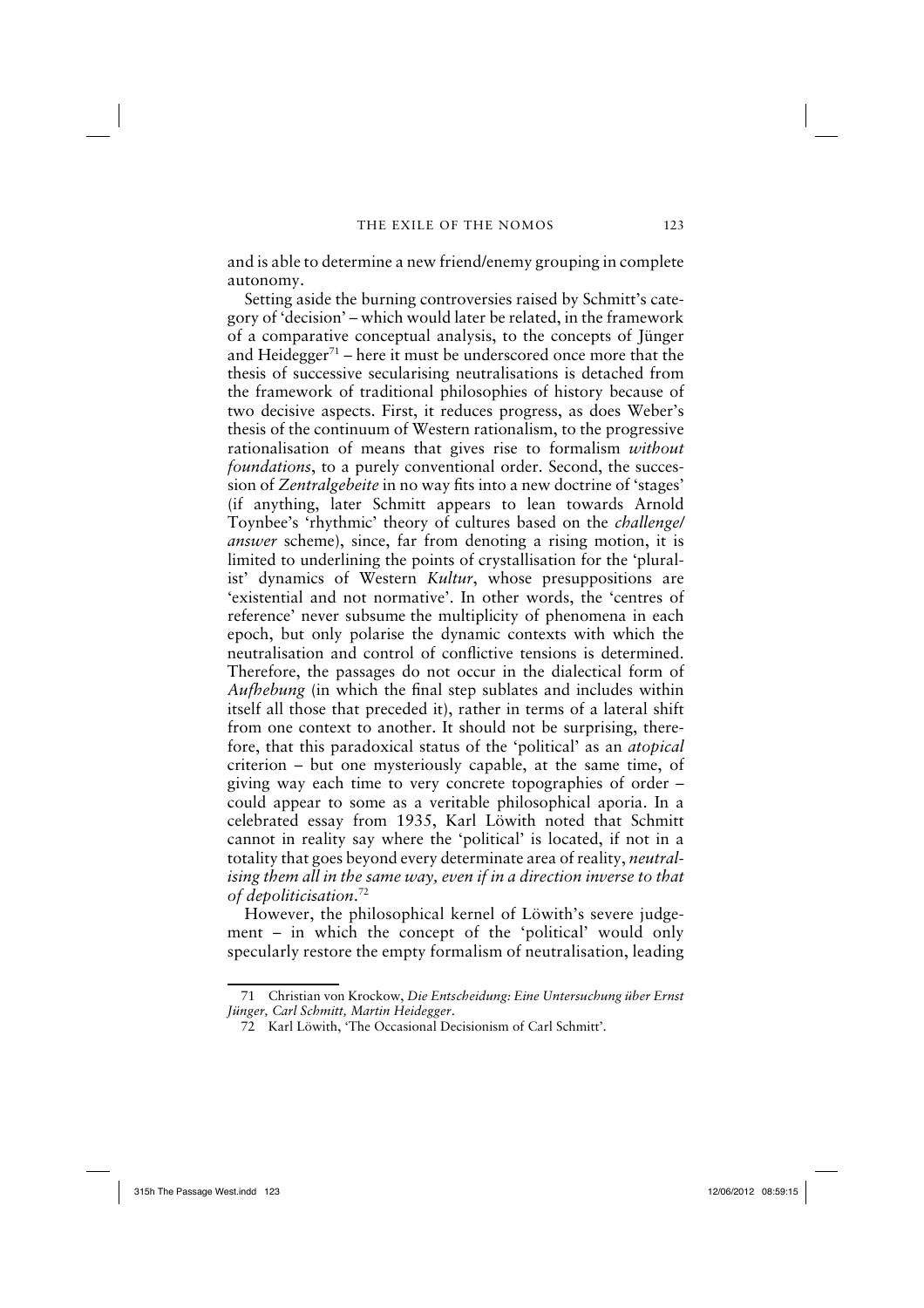to an indeterminateness that is fungible on occasion in every content and purpose – would hit the target only on one condition: that of ignoring the overall design in which Schmitt inscribes all these moments, including the concepts of politics and the state.

The theoretical scheme presupposed in this picture is represented by his conception of the *Nomos* as a concrete order.

## *The Theory of the* Nomos *as 'Concrete Order'*

The parabolic path of the modern state, born out of the civil wars of religion in the sixteenth and seventeenth centuries, takes place, for Schmitt, in perfect parallelism with that of its doctrinal framework: the *ius publicum europæum*. As a 'specifically European phenomenon,' jurisprudence is 'deeply involved in the adventure of Western rationalism'. 73 The authority that it assigned to the sovereign functions of the new secular state retraced at the beginning, with a near obsessive faithfulness, the entire range of theocratic attributes. The absolute nature of the appropriation of those attributes on the part of the secular sovereign was thus guaranteed precisely by this perfect formal correspondence with the source. As a translation – as rigorous as Hobbes could want – of theological prerogatives into 'mortal' and 'worldly' prerogatives, the secularisation originally performed by public law still was not a profanation. Instead, it neutralised religious conflict by installing a new order, no longer based on creed but wholly civil and political. Here lies the key to Alberico Gentili's warning, taken by Schmitt as the inaugural formula of the modern state: '*Silete, theologi, in munere alieno!*' Except that, in the course of secularisation, the structure of the state has become ever greater, transforming itself into an inanimate machine and neutral apparatus from which the 'representative-sovereign person' was first relegated to the background and then definitively removed. With the age of technology, this profanation has reached its natural conclusion and, in the presence of the 'new objectivity of pure technicality', it now is the jurists' turn 'to receive the injunction to be silent'. Thus, *Silete, theologi!* is replaced by *Silete, iuriconsulti!*

<sup>73</sup> For these questions, see Schmitt, *Ex Captivitate Salus* and *Der Nomos der Erde im Völkerrecht des Jus Publicum Europæum*.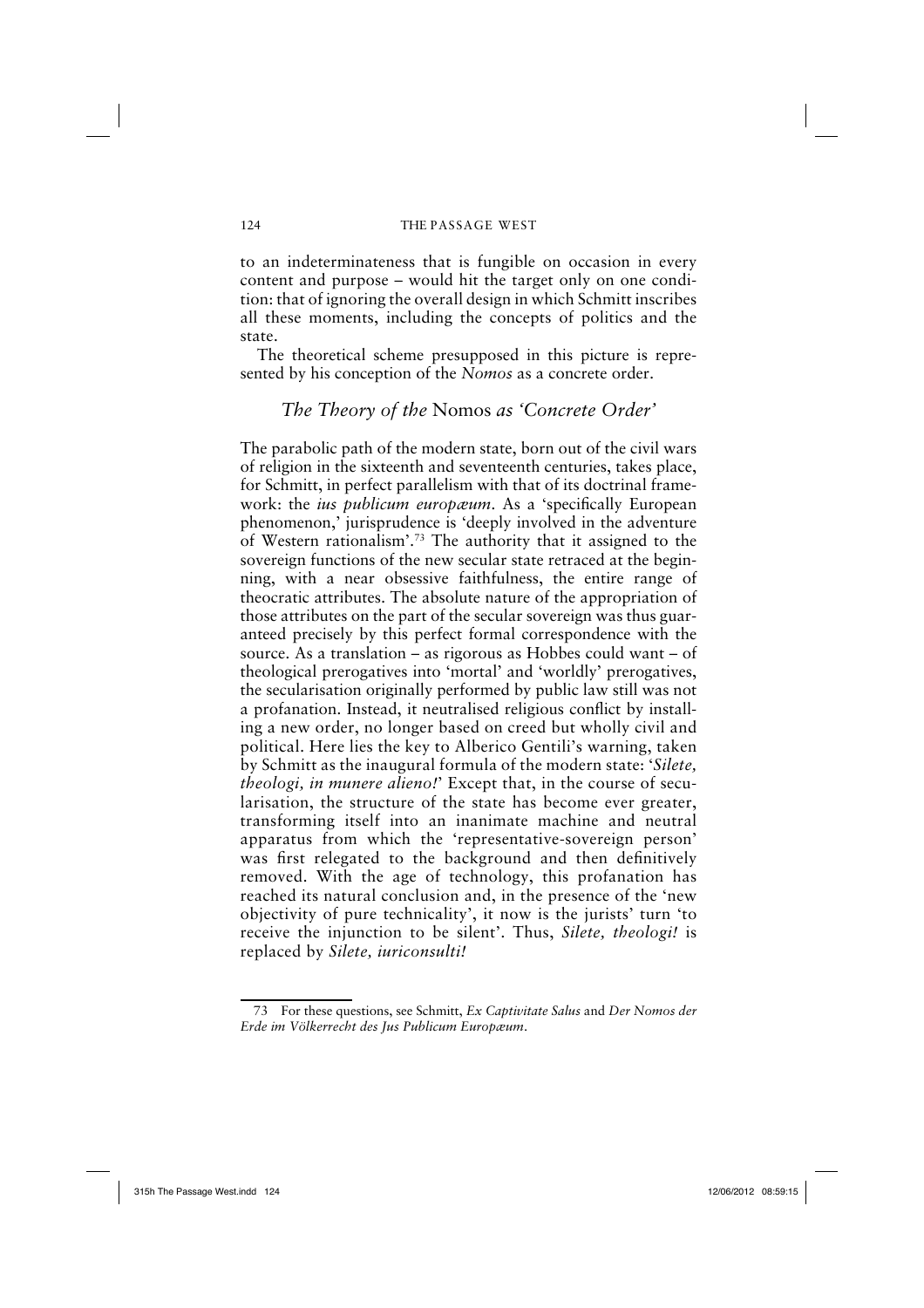Behold two singular orders to be silent, at the beginning and at the end of an epoch. At the beginning there is an injunction to be silent that comes from the jurists and is addressed to the Just War theologians. At the end there is the injunction, aimed at the jurists, to follow a pure, that is totally profane, technicalness.<sup>74</sup>

 The pessimistic tone of *Ex Captivitate Salus* echoes in many of the motifs of Schmitt's thought after the Second World War. 'The epoch of the great philosophical systems has now been left behind', we read in the preface to the 1963 reissue of *Der Begriff des Politischen*. 75 Today only two styles of thought are possible: a retrospective historical glance (which reflects the great epoch of Continental public law) and the aphoristic style. Since it is impossible for a jurist to make the 'leap into the aphorism', the first 'way out' becomes obligatory.76 This is what Schmitt attempts in *The Nomos of the Earth*, which can be considered his greatest work.

The fundamental concepts of Western jurisprudence – the 'political' and the state – are framed and related to the development of the *Nomos*. With his theory of the *Nomos*, Schmitt offers to delineate the primary prerequisites of all law. It is no longer, however, a matter of the positive law of modern jurisprudence but of a kind of primitive law, which is accessible from a metalegal and tendentially anthropological viewpoint. The essential coordinates of this primordial are those of the pair *Ordnung/Ortung* (order/location). In other words, there is no law without land (the *iustissima tellus*), since all law rests on the cardinal presuppositions of territorial acquisition and spatial order. Based on a radical etymological hypothesis stated in his 1959 essay 'Nomos Nahme Name', Schmitt has the Greek noun *nómos* derive from the verb *némein*, in its triple meaning: to take/conquer, to partition/divide and to cultivate/produce. These three meanings are said to correspond to as many primary modes of acting and social existence as can be encountered in all the phases and all the orders of history. In this way the existential motif of the concrete ordering presents itself once more. In the course of the development of Schmitt's thought, this problematic takes a form that is yet more primary and profound than the 'polemological' one (centred on the concept of the 'political') and the nihilistic one (turning on the category of 'decision'). In his 1934 essay on the three kinds of legal thought,

<sup>74</sup> Schmitt, *Ex Captivitate Salus*, p. 75.

<sup>75</sup> Schmitt, *Theorie des Partisanen*, p. 11.

<sup>76</sup> Schmitt, *Ex Captivitate Salus*, p. 81.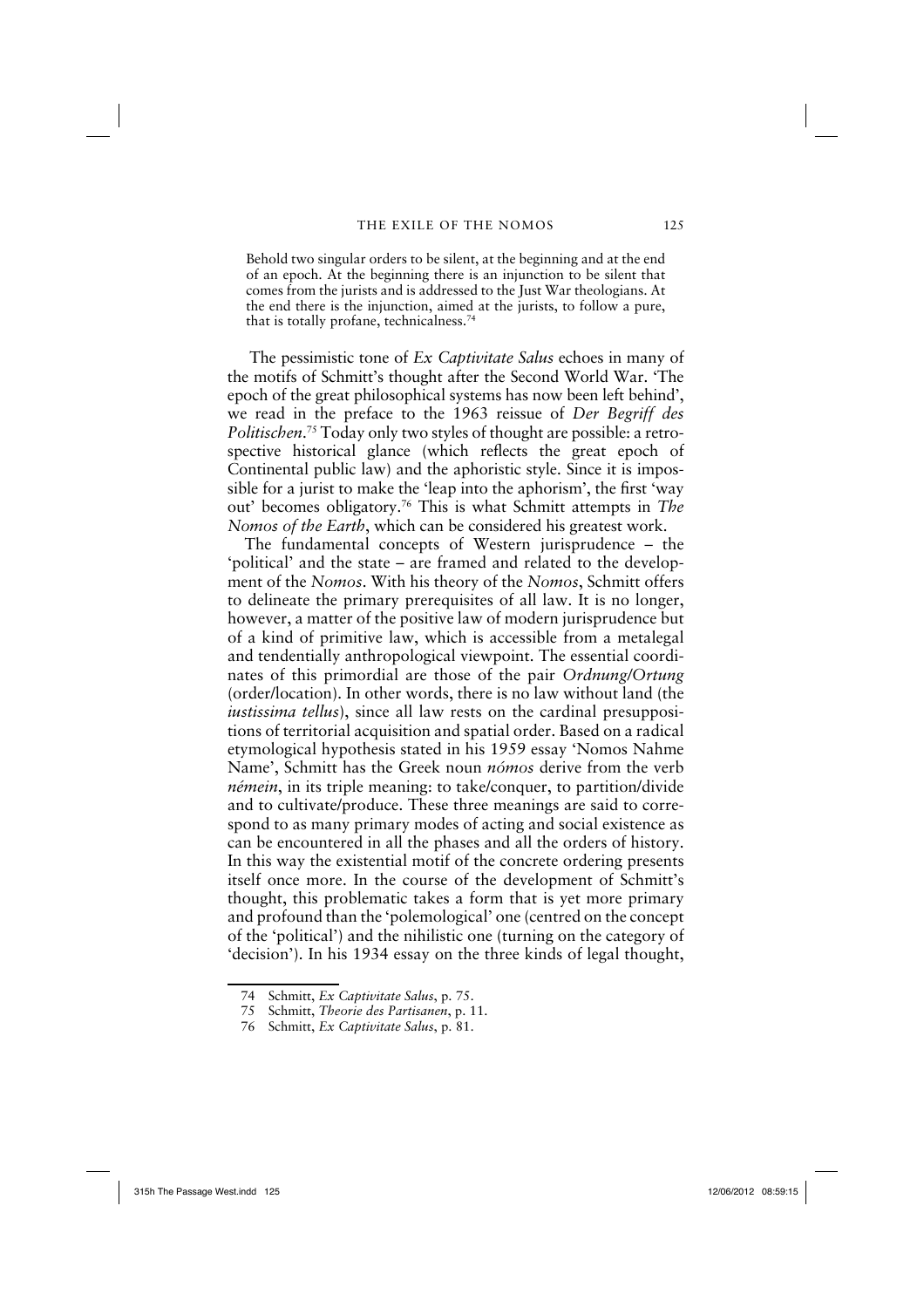Schmitt had already forcefully relativised the 'decisionist' kind, seeing it as an interface of the 'normative' kind and tracing it back to the seabed of an institutional and 'orderly' vision. It is interesting to note how, anticipating a *leitmotiv* of anti-decisionist criticism, he lucidly stated in this text that 'pure decisionism presupposes *disorder* that is transmuted into *order* due simply to the fact *that* a decision is made (it does not reveal *how* the decision is formed)'. 77

Looking at the results of Schmitt's complex – and not always consistent – itinerary, the theme that must be emphasised here, is that concerning the conceptual pair that supports the diagnosis of the *globale Zeit*, or 'planetary era', in *The Nomos of the Earth*; namely, 'earth' and 'sea'. In the light of the eternal affair of earth and sea, we can find an explanation not only for the point of arrival of the *ius publicum* but, also, for the course of the modern itself and for its most unequivocal manifestation, the industrial revolution. The *ius publicum* runs aground on the ascertainment of the technical-neutral euthanasia of the 'mortal God', the Leviathan state, and with the underlining of its specific consequences, such as the dissemination of the friend/enemy polarity and the emergence of new figures of 'the political', such as the 'partisan'. The global framework produced by this revolution  $-$  the unification of the world under the domination of a planetary technology – is, for Schmitt, understandable only through the opposition between land and sea. The true cosmic-historical turn to Modernity took place when, at the end of the sixteenth century, Britain detached itself not only strategically but culturally from the destinies of the continent to undertake its own adventure on the seas. The effect of this detachment is that the 'ancient, purely terrestrial *nomos*' 78 was replaced by a 'new *nomos* that included the oceans in its own order'. 79 From then onward, all 'further pushes towards the cosmos by an unstoppable technique' – wrote Schmitt in an important dispute with Ernst Jünger in 1955 – have only 'meant turning the star where we live, the Earth, into a spaceship'. 80

It is certainly true that, despite its ostentatious and, at times, self-satisfied radicalness, this diagnosis is anything but resigned

<sup>77</sup> Carl Schmitt, *Über die drei Arten des rechtswissenschaftlichen Denkens*, §2. 78 Carl Schmitt, 'Die geschichtliche Struktur des heutigen Welt-Gegensatzes von Ost und West'.

Ibid., pp. 165–67.

<sup>80</sup> Schmitt, *Ex Captivatate Salus*, p. 75.